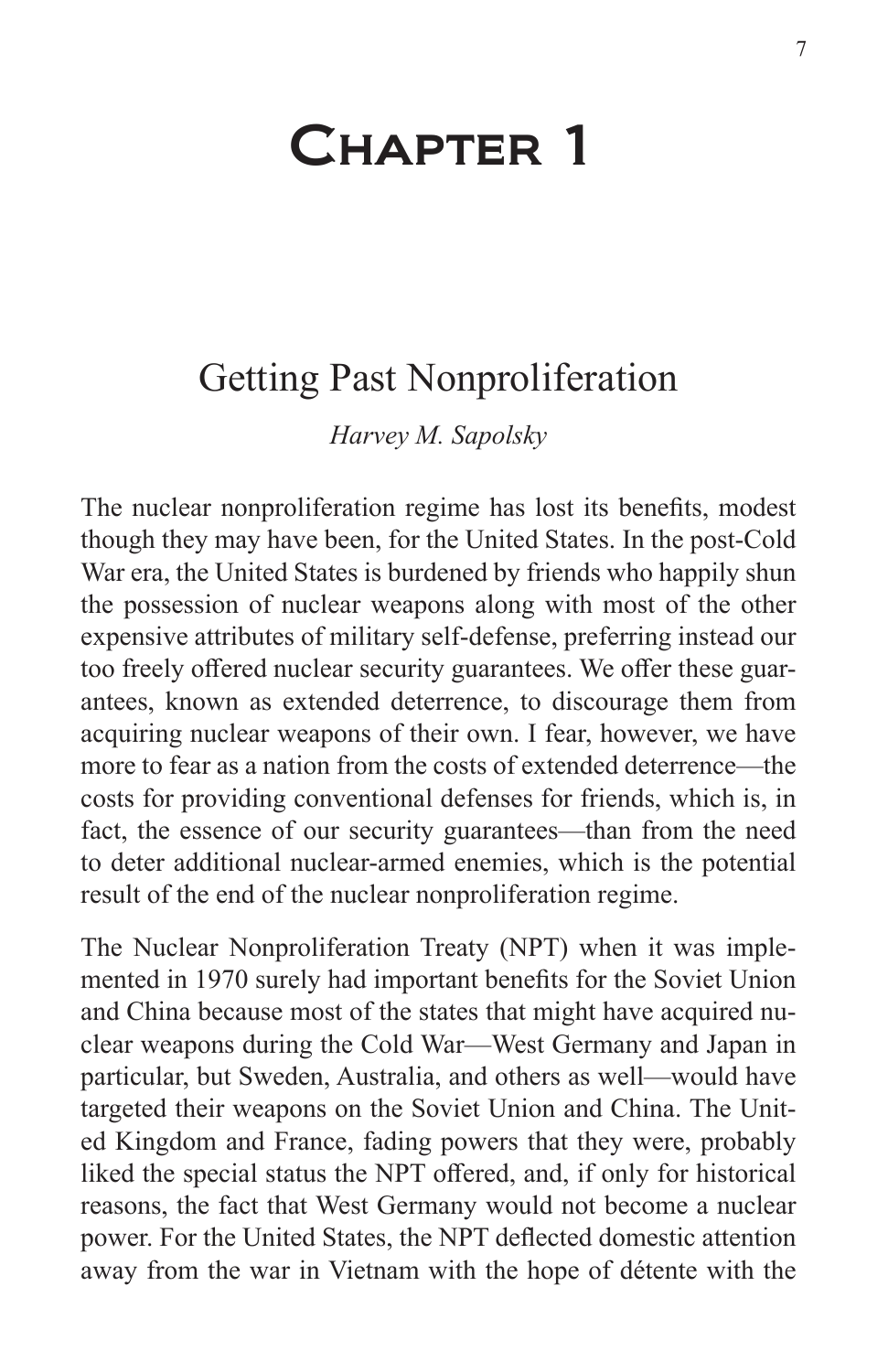Soviet Union, its necessary partner in the then promising quest to prevent the spread of nuclear weapons.<sup>1</sup>

The United States likely also wanted to avoid having West Germany, in particular, independently nuclear-armed if that meant needlessly provoking the Soviet Union. West Germany and Japan had by the mid-1960s recovered significantly from the Second World War and were seeking normal nation status. Germany was becoming an economic powerhouse, and Japan was not far behind. Nuclear-armed, they certainly would have been seen as more frightening to nations they had so recently occupied during the Second World War. The NPT provided the easy way to avoid a mid-Cold War crisis. There would be no West German or Japanese bomb.

There was also a post-Cold War NPT benefit for the United States.<sup>2</sup> The collapse of the Soviet Union cleared the way for Pax Americana, the brief period of American triumphalism in which the United States became the unelected and uncompensated global sheriff involved in suppressing, by force, if necessary, all sorts of international disputes, civil wars, and criminal behavior. The NPT was a facilitator for this volunteer work because only nations with nuclear weapons stood free from the sheriff's writ. Those without nuclear weapons were at risk of a visit from the law in the form of the American military. The several unhappy experiences of the boldly defined Global War on Terror has lately tempered the United States' interest in being the global sheriff and with it the special benefit to

<sup>1.</sup> Thomas Alan Schwartz, *Lyndon Johnson and Europe: In the Shadow of Vietnam* (Cambridge, MA: Harvard University Press, 2003), 206-222; John Dumbrell, "LBJ and the Cold War," in *A Companion to Lyndon B. Johnson* ed. Mitchell B. Lerner (Malden, MA: Blackwell Publishing, 2012) 431-435; and Francis J. Gavin, "Intelligence, Non-Proliferation, and the Shift in U.S. Policies in the 1960s" (paper presented at the conference "Intelligence and Prediction in an Unpredictable World," Center for International Security and Arms Control, Stanford University, Stanford, CA, June 2003).

<sup>2.</sup> Francis J. Gavin, "How Dangerous? History and Nuclear Alarmism," in *A Dangerous World? Threat Perception and National Security*, ed. Christopher A. Preble and John Mueller (Washington: CATO Institute, 2014), 20.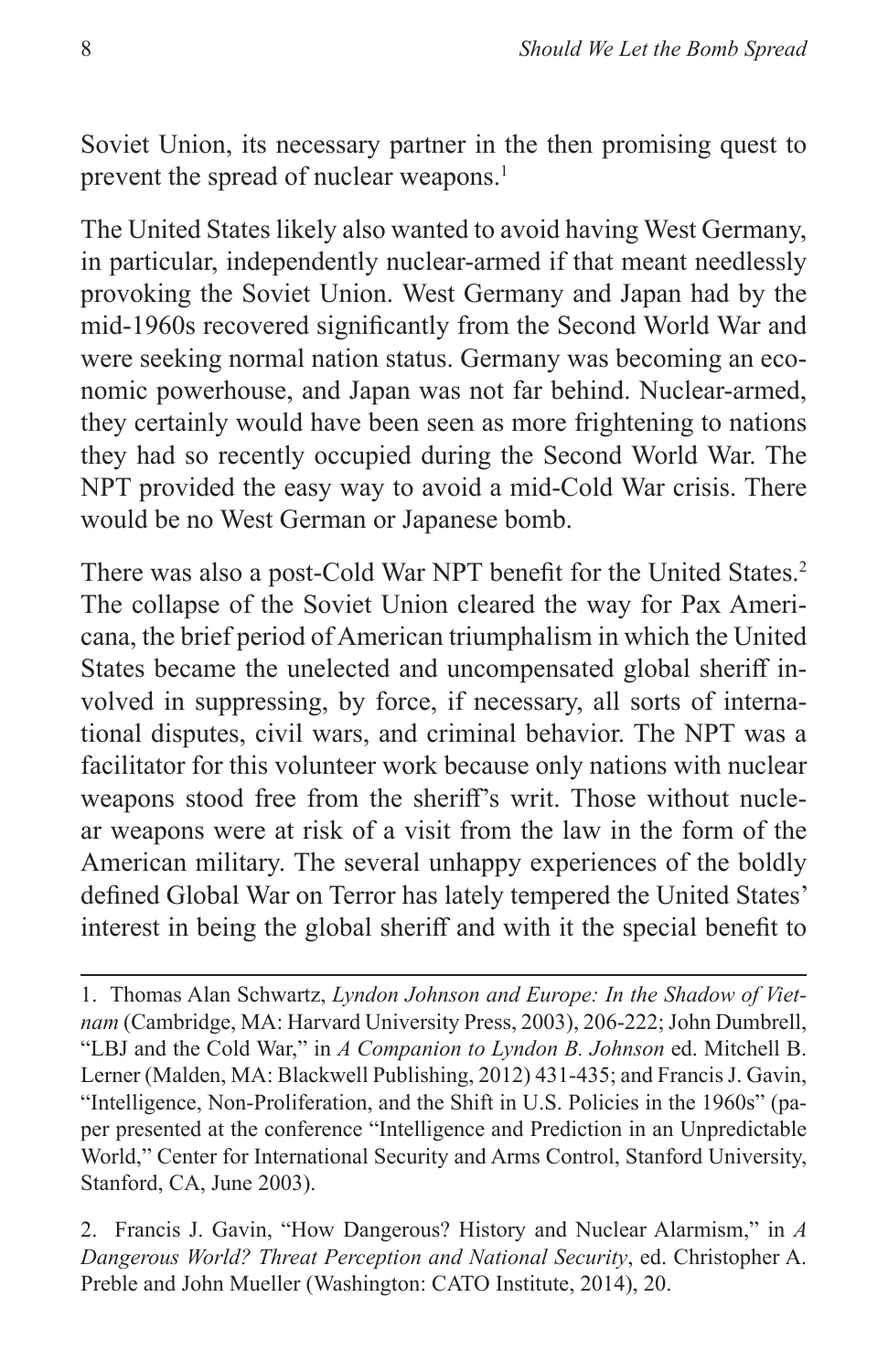the United States of the NPT.<sup>3</sup> It is now the costs of nonproliferation that loom large, most specifically the need to provide a nuclear shield plus conventional defenses for those who have foresworn their own nuclear weapons. And because that shield is potentially dangerous to offer and to trust, it is buttressed by forward deployed conventional defenses that are quite robust to avoid the need to escalate to the use of nuclear weapons if the shield is tested.

# *Paying For Nonproliferation*

The costs of the treaty did not seem great to the existing nuclear powers at the time of its implementation. The NPT did require that they pledge their intent to work toward their own disarmament though with no stated measure of sincerity or progress. Nuclear arms have in fact been reduced—thousands of American and Russian warheads have been taken out of service and dismantled—but this was a result of the wind down of the Cold War and the resulting desire to reap the benefits of reduced defense spending. The treaty also explicitly protected the nuclear weapon states' commercial nuclear opportunities by assuring all nations access to nonmilitary nuclear technologies. It is through this doorway that nuclear materials flow globally and, some fear, proliferators step through claiming their peaceful desire for environmentally friendly nuclear energy and the understandable hope of medical treatment and research.<sup>4</sup>

Beyond the usual Soviet menace, Warsaw Pact members needed no special inducements to sign the NPT. The Soviet Union, after

<sup>3.</sup> Dov S. Zakheim, "Abandon Nation Building," *The National Interest* 131 (May/June 2014): 38-45.

<sup>4.</sup> According to the Leveretts, Iran is just interested in a civilian nuclear power program in getting all those centrifuges on line. See Flynt Leverett and Hillary Mann Leverett, "What's Really at Stake in the Impasse over Centrifuges-Hillary Mann Leverett on the Iran Nuclear Talks," Going to Tehran, July 25, 2014, available from *[goingtotehran.com/whats-really-at-stake-in-the-impasse-over-centri](goingtotehran.com/whats-really-at-stake-in-the-impasse-over-centrifuges-hillary-mann-leverett-on-the-iran-nuclear-talks)[fuges-hillary-mann-leverett-on-the-iran-nuclear-talks](goingtotehran.com/whats-really-at-stake-in-the-impasse-over-centrifuges-hillary-mann-leverett-on-the-iran-nuclear-talks).*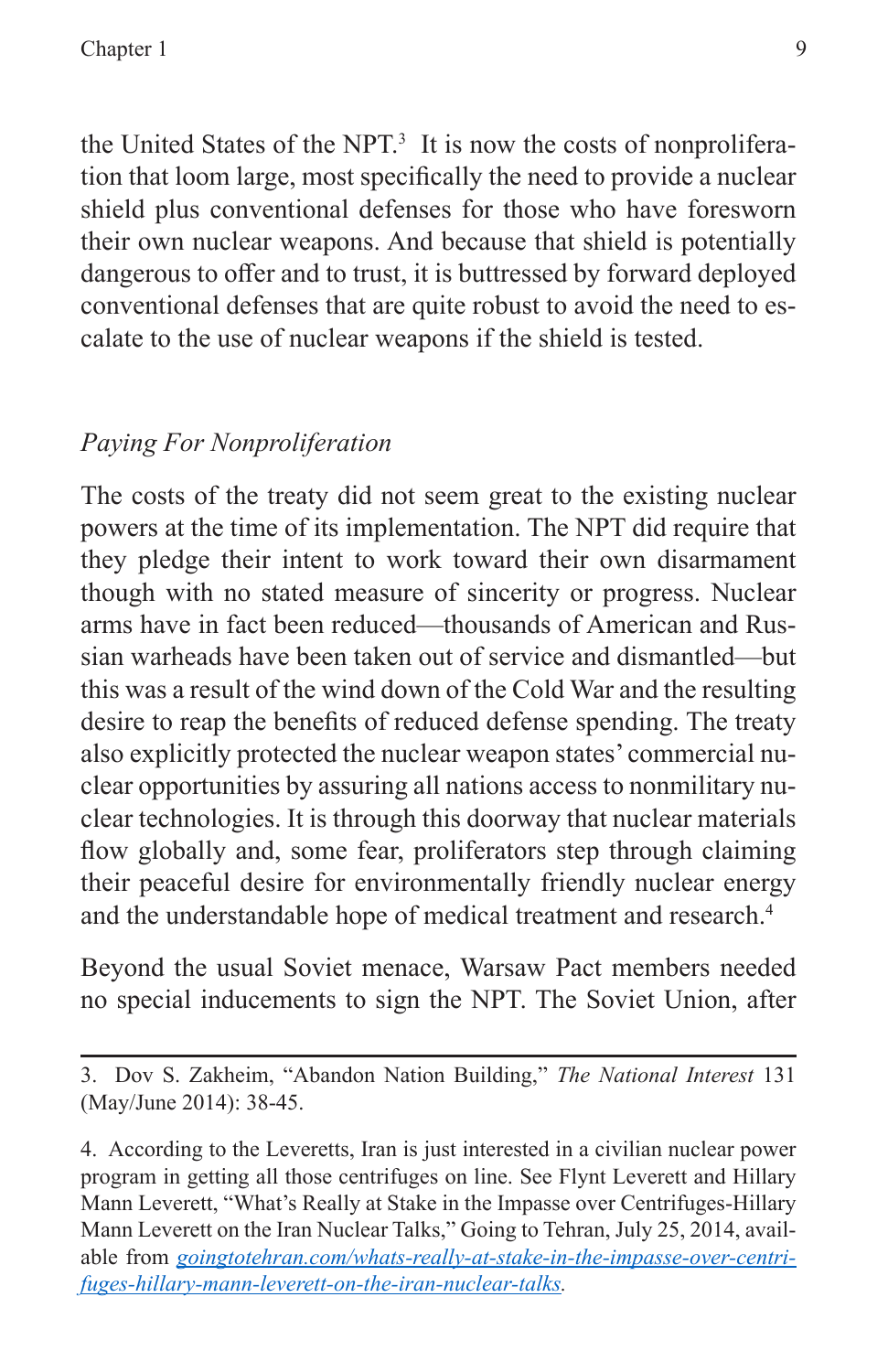all, provided them with nuclear deterrence of a sort whether they wanted it or not. They had no option for acquiring nuclear weapons on their own. The Pact nations were the frontier buffer for the Soviet state, a tank's drive from the fearsome North Atlantic Treaty Organization (NATO) enemy, and were treated as such. In contrast, the United States' European NATO allies were fully aware that a big ocean lay between them and their protector. They sought constant reassurance that the United States would not abandon them in the face of nuclear threats. Acquiring nuclear weapons on their own was indeed an option for the allies. Right up to the NPT, various schemes were considered including a NATO nuclear force and the basing of dual-keyed U.S. tactical nuclear weapons around Europe to head this off. As an inducement for Europeans to accept the NPT, the United States—while retaining operational control over the weapons—allowed West Germany, Belgium, the Netherlands, Italy, and Turkey to modify certain aircraft to be capable of carrying U.S. tactical nuclear weapons based in their countries. Strangely, this practice continues today, though on a reduced scale.<sup>5</sup>

In fact, extended deterrence was not a major issue for the United States during the Cold War.<sup>6</sup> The United States believed that a Soviet-dominated Eurasia, like an Axis Power-dominated Eurasia—the threat of the Second World War—was an intolerable danger to its own viability and required challenge. U.S. forces were forward deployed in Europe because its allies, devastated by the Second World

6. Extended deterrence hardly merited discussion in Lawrence Freedman's masterful study of nuclear strategy, *The Evolution of Nuclear Strategy, 2nd Edition*  (New York: St. Martin's Press, 1989), 290, 424.

<sup>5.</sup> On the tactical weapons in Europe issue see Barry Blechman and Russell Rumbaugh, "Bombs Away: The Case for Phasing Out U.S. Tactical Nukes in Europe," *Foreign Affairs* 93, No. 4 (July/August 2014): 163-174. The renewal of these weapons is now buttressed with claims that their modernization and continued presence will provide needed reassurance for Europeans made fearful by Russian ventures in the Ukraine, see Ralph Vartabedian and W.J. Hennigan, "US nuclear arsenal in Europe is likely to stay," *Stars and Stripes*, September 21, 2014, available from *[www.stripes.com/news/europe/us-nuclear-arsenal-in-europe-is-likely](www.stripes.com/news/europe/us-nuclear-arsenal-in-europe-is-likely-to-stay-1.304222)[to-stay-1.304222](www.stripes.com/news/europe/us-nuclear-arsenal-in-europe-is-likely-to-stay-1.304222).*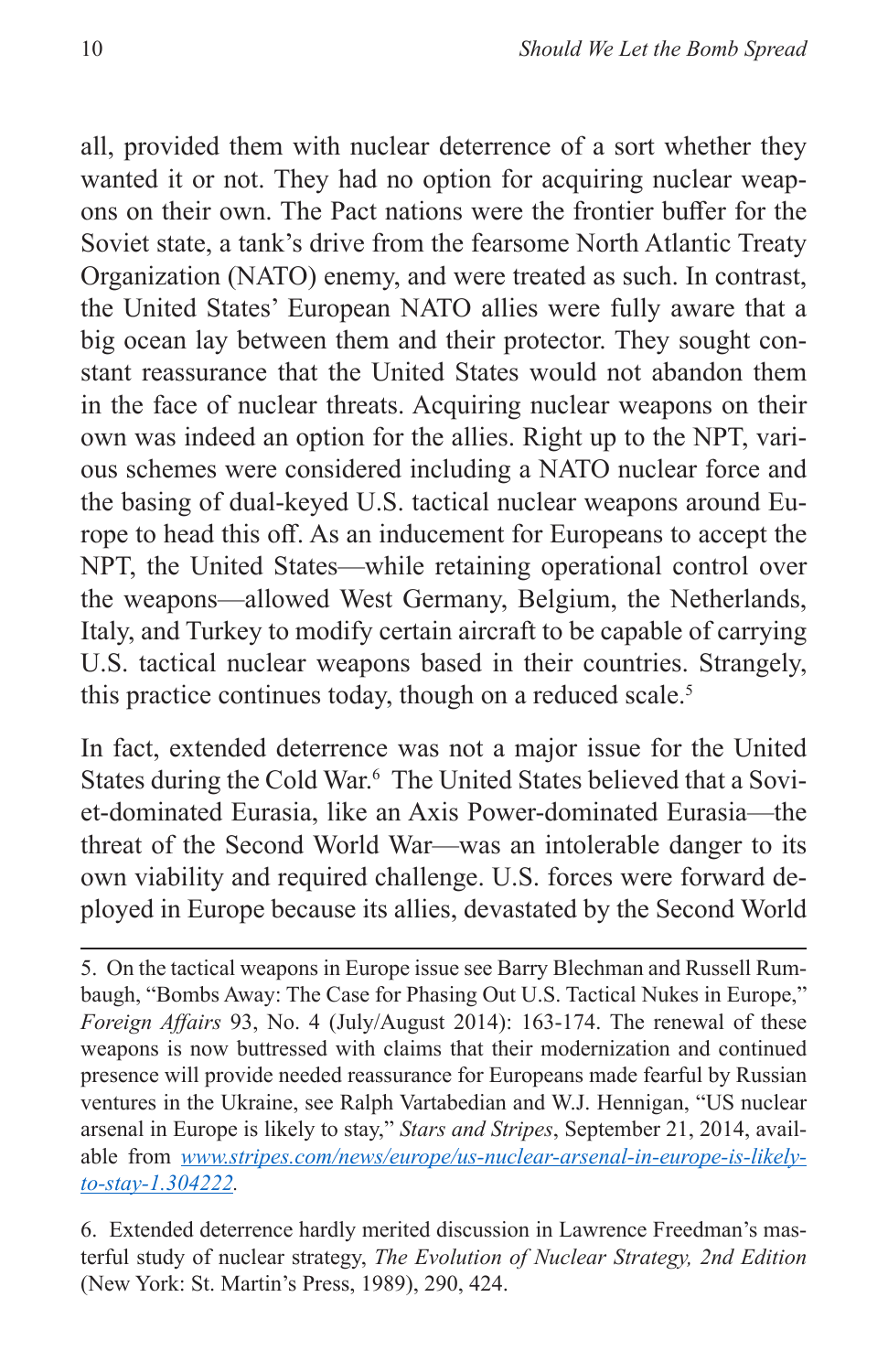War, were unable to provide an effective barrier to potential Soviet expansion into Western Europe. The United States saw the Communist side as having a numerical, conventional warfare advantage and wanted any confrontation to be sobered by the danger of nuclear escalation. Our forces were there as a tripwire to guarantee a challenge at the boundary of NATO or the borders of our Asian allies would, by threatening U.S. forces directly, involve great risk to the United States and possible counter nuclear strikes, or even a preemptive strike by the United States.

The Korean War seemed to American leaders like both the opening round of an all-out war with the Soviet Union and a diversion to take the focus off the main front in Europe. The Korean contest, though soon stalemated, was replaced by another in Vietnam that eventually also involved the United States. Asia during the Cold War featured the opposite of Europe—no direct confrontations of nuclear powers, weak alliance structures, and very intense land wars. But like the case in Europe, the United States freely offered up extended nuclear deterrence guarantees for all who wanted them among its major friends in Asia.<sup>7</sup>

Much has changed since the enactment of the NPT. The United States' allies in Europe and Asia are now among the richest nations in the world. Japan has the world's third- largest economy while the now united Germany has the fourth and is the leading economy in the European Union. The main threats to our security are attacks on American soil by non-state entities, none of which possess nuclear weapons. The Soviet Union has collapsed into a smaller, less important, less powerful Russia. China is now a major American trading partner and growing rapidly, but is mainly focused on the domestic stability impacts of that growth and not on international expansion. The wars in Iraq and Afghanistan confirm the difficulty in America acting as the sheriff in distant lands where effective, representative, non-corrupt local governments are unknown and

<sup>7.</sup> New Zealand seemingly renounced its extended deterrence, though never explicitly.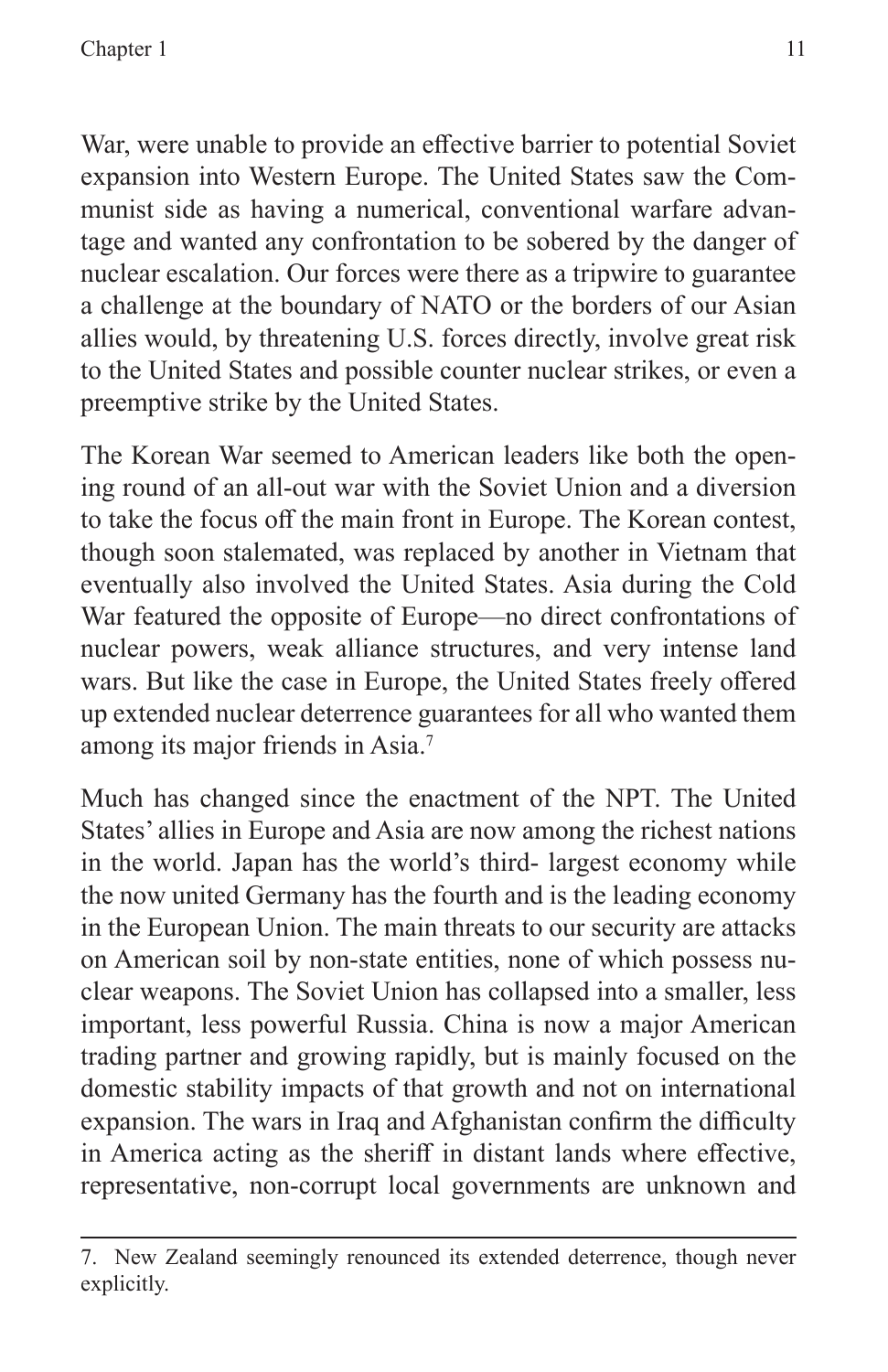seemingly impossible to create.<sup>8</sup> The need for forward deployment of U.S. forces has greatly diminished.

## *Overextended*

Absurdly, extended deterrence remains a cornerstone of U.S. foreign policy. The U.S. still promises to exchange Washington for Berlin and San Francisco for Tokyo. And even more absurdly, the nuclear guarantee now extends to former Warsaw Pact states and former Soviet republics that have become NATO members, making their borders the West's frontier. In Asia, North Korea, having withdrawn from the NPT,<sup>9</sup> has acquired nuclear weapons, and China, now more militarily powerful and politically assertive, is pressing claims for islands administered by other nations including our friends.<sup>10</sup> It is now Boston for Riga and Seattle for Seoul that is at risk. The cries for reassurance on the part of allies are more persistent given how implausible the promise is now to provide nuclear deterrence for allies.

In order to never have to contemplate such a deal, the United States provides its allies with conventional defenses. We guard Eastern Europe from a Russia still fuming about its lost empire and East Asia from the growing power of China. Our allies are fully capable of affording their own defenses, but provide neither sufficient conventional defenses nor their own nuclear shield. Worse, our allies tempt our fate by being cavalier about their relations with their status-sensitive, nuclear-armed neighbors. The European Union plays footsie with Ukraine, once Russia's breadbasket and home still to many

8. The futility is evident in James A. Russell, *Innovation, Transformation and War: Counter-insurgency Operations in Anbar and Ninewa Provinces, Iraq, 2005-2006* (Stanford, CA: Stanford University Press, 2011).

9. A. Wes Mitchell and Jan Havranek, "Atlanticism in Retreat" *The American Interest* 9, no. 2 (November/December 2013): 41-57, available from *[http://www.](http://www.the-american-interest.com/2013/10/10/atlanticism-in-retreat/) [the-american-interest.com/2013/10/10/atlanticism-in-retreat/.](http://www.the-american-interest.com/2013/10/10/atlanticism-in-retreat/)*

10. "Banyan: Force Majeure," *The Economist*, May 24, 2014, 38.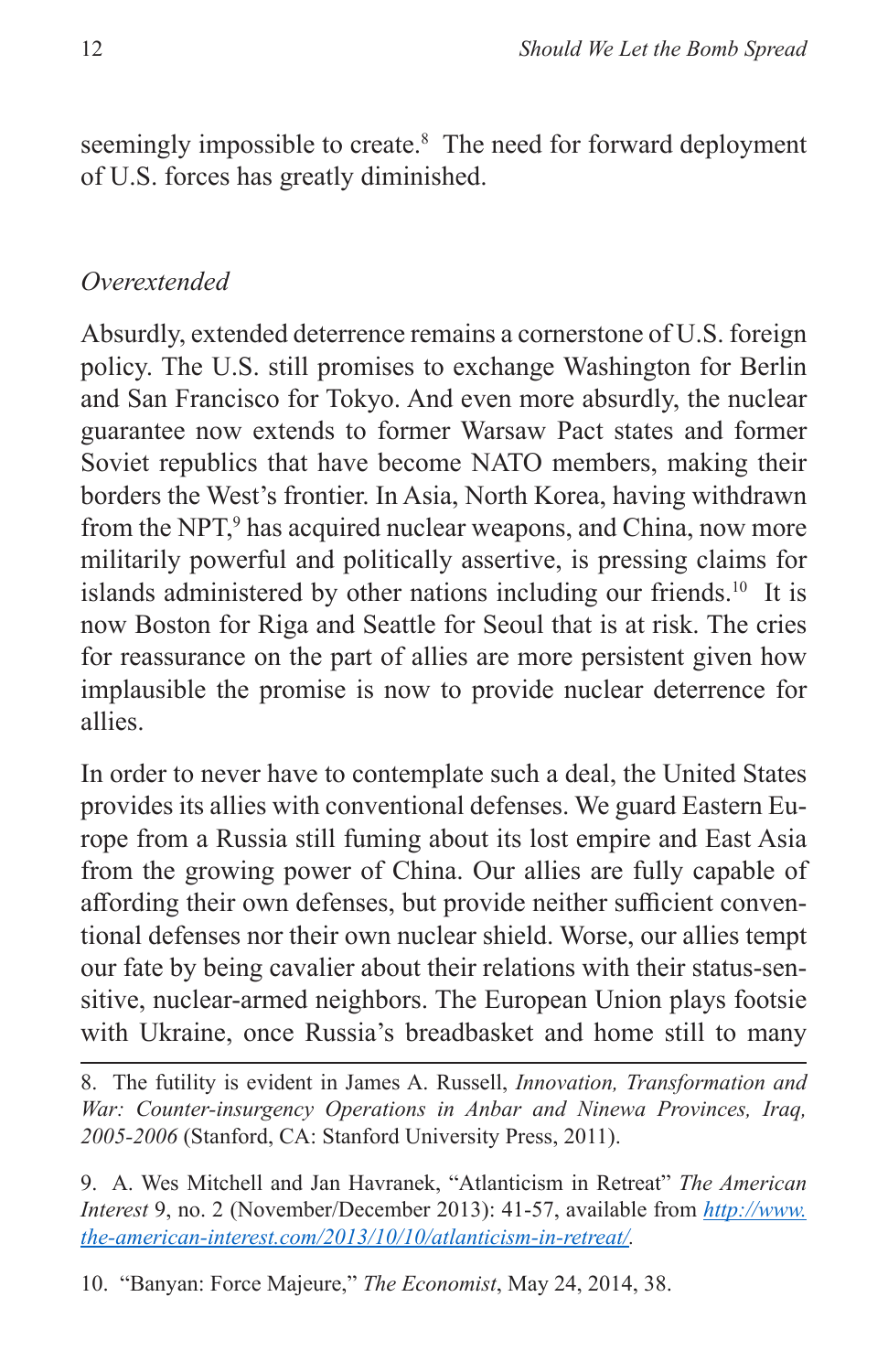Russians while Japan and others have their coast guards sail dangerously close to Chinese vessels in jockeying over rocky outcrops.

Extended deterrence is no longer nuclear deterrence at a distance, but rather a conventional defense of our allies' borders. We do not see our forward deployed forces as a tripwire for nuclear escalation as they were viewed during the Cold War. Instead, they are intended to have the capability of winning the conventional fight so as to either deter it from occurring or keep it from escalating to the nuclear level. The means for gaining conventional warfare dominance has been the precision revolution, which is the development of systems that can precisely detect, target, and destroy opposing forces—in great numbers if necessary—with little or no collateral damage, most particularly no civilian casualties.<sup>11</sup> Nuclear weapons were essentially compensation for the inability of conventional bombing, even conducted on a massive scale, to destroy enemy capabilities because of its inaccuracies. Close was good enough with nuclear weapons. Now precision weapons are in essence the way to avoid the massive and indiscriminate destruction of nuclear weapons. They represent warfare coming full circle. First small bombs, then bigger and bigger bombs until their destructive capability is so enormous the target cannot be missed, and now back to small bombs, but ones so precise that the target is certain to be destroyed.

But weapons technology diffuses, nuclear or conventional. The sensors, guidance, networks, and missile systems that lie at the heart of the precision weapons revolution are spreading to potential opponents across the globe.<sup>12</sup> The cost of protecting towns bordering

11. For a history of precision see Paul E. Gillespie, *Weapons of Choice: The Development of Precision Guided Munitions* (Tuscaloosa, AL: University of Alabama Press, 2006).

<sup>12.</sup> Lynn E. Davis, Michael J. McNerney, James Chow, Thomas Hamilton, Sarah Harting, and Daniel Byman, "Armed and Dangerous? UAVs and US Security," (RAND Corporation RR 449, 2014), available from *[rand.org/content/dam/rand/](rand.org/content/dam/rand/pubs/research_reports/RR400/RR449/RAND_RR449.pdf) [pubs/research\\_reports/RR400/RR449/RAND\\_RR449.pdf](rand.org/content/dam/rand/pubs/research_reports/RR400/RR449/RAND_RR449.pdf)*; and Lt. Gen. David A. Deptula, USAF (Ret), "A New Era for Command and Control of Aerospace Operations," *Air & Space Power Journal* (July-August, 2014): 5-15, available from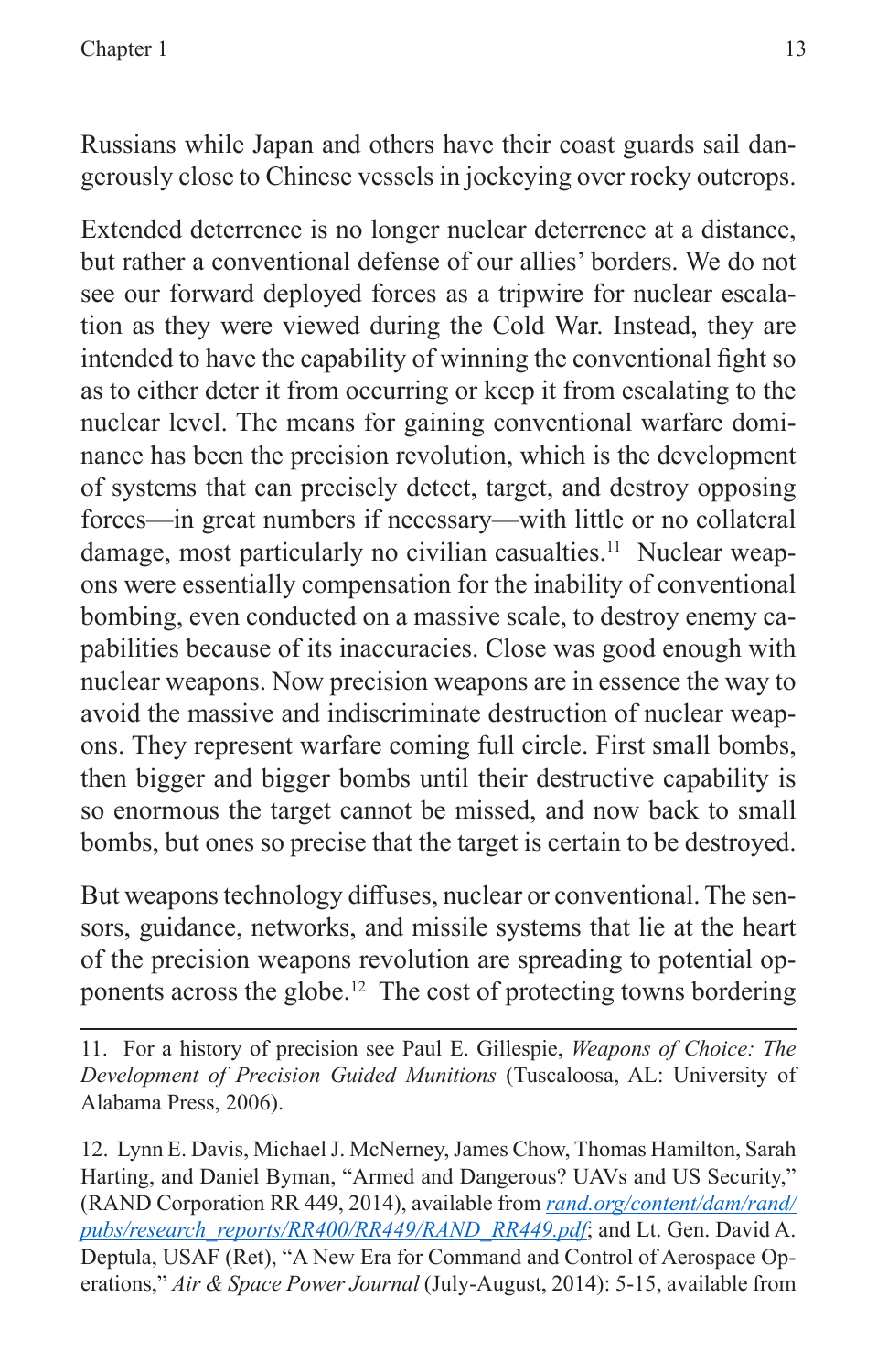Russia or islands near China is extraordinarily high and is certain to increase as their militaries modernize, acquiring more and more precision weapons. Trying to be the dominant conventional military at the border of big power opponents, but thousands of miles from our own shores is a formula for creating a huge military and ultimate bankruptcy. Our best policy, as it was in the world wars, is to put great distance between enemy forces and our own forces until enemy forces are heavily eroded, preferably through contact with our allies or other opponents. Such a policy today would encourage allies to both stiffen their conventional forces and acquire nuclear weapons. One comes with the other.

The so-called pivot to Asia is to provide reassurance to our Asia allies who worry about our ability to meet the challenge of a rising China.13 They fear that we will abandon them as we are pushed aside in the Western Pacific by the increasing might of an ever richer China, one that has a long memory about its supposed humiliations at the hand of colonizers and empire builders, including Japan and the United States. They wonder whether or not we will fulfill pledges to save them from Chinese intimidation, including increased Chinese efforts to assert claims over waters known to be rich in fishing, and likely oil as well. All of this is taking place within the first island chain, the half ring of island nations that border China on its coastal frontier and that could help block its access to the open seas and thus the global resources needed for its continuing economic growth.<sup>14</sup>

The Asian pivot has so far brought with it only modest troop deployments and the repositioning of minor air and naval assets. Marines

*[http://www.au.af.mil/au/afri/aspj/digital/pdf/articles/2014-Jul-Aug/SLP-Deptula.](http://www.au.af.mil/au/afri/aspj/digital/pdf/articles/2014-Jul-Aug/SLP-Deptula.pdf) [pdf.](http://www.au.af.mil/au/afri/aspj/digital/pdf/articles/2014-Jul-Aug/SLP-Deptula.pdf)*

13. "Jittery Neighbors: Asian fears of China's rise," *The Economist*, July 19, 2014, 10, available from *[www.economist.com/news/asia/21607869-worries](www.economist.com/news/asia/21607869-worries-about-chinas-ascent-jittery-neighbours)[about-chinas-ascent-jittery-neighbours.](www.economist.com/news/asia/21607869-worries-about-chinas-ascent-jittery-neighbours)*

14. James R. Holmes, "Defend the First Island Chain," *U.S. Naval Institute Proceedings* 140, No. 4 (April 2014): 32-37; and Milan Vego, "Chinese Shipping Could Be Risky Business," *U.S. Naval Institute Proceedings* (April 2014): 38-43.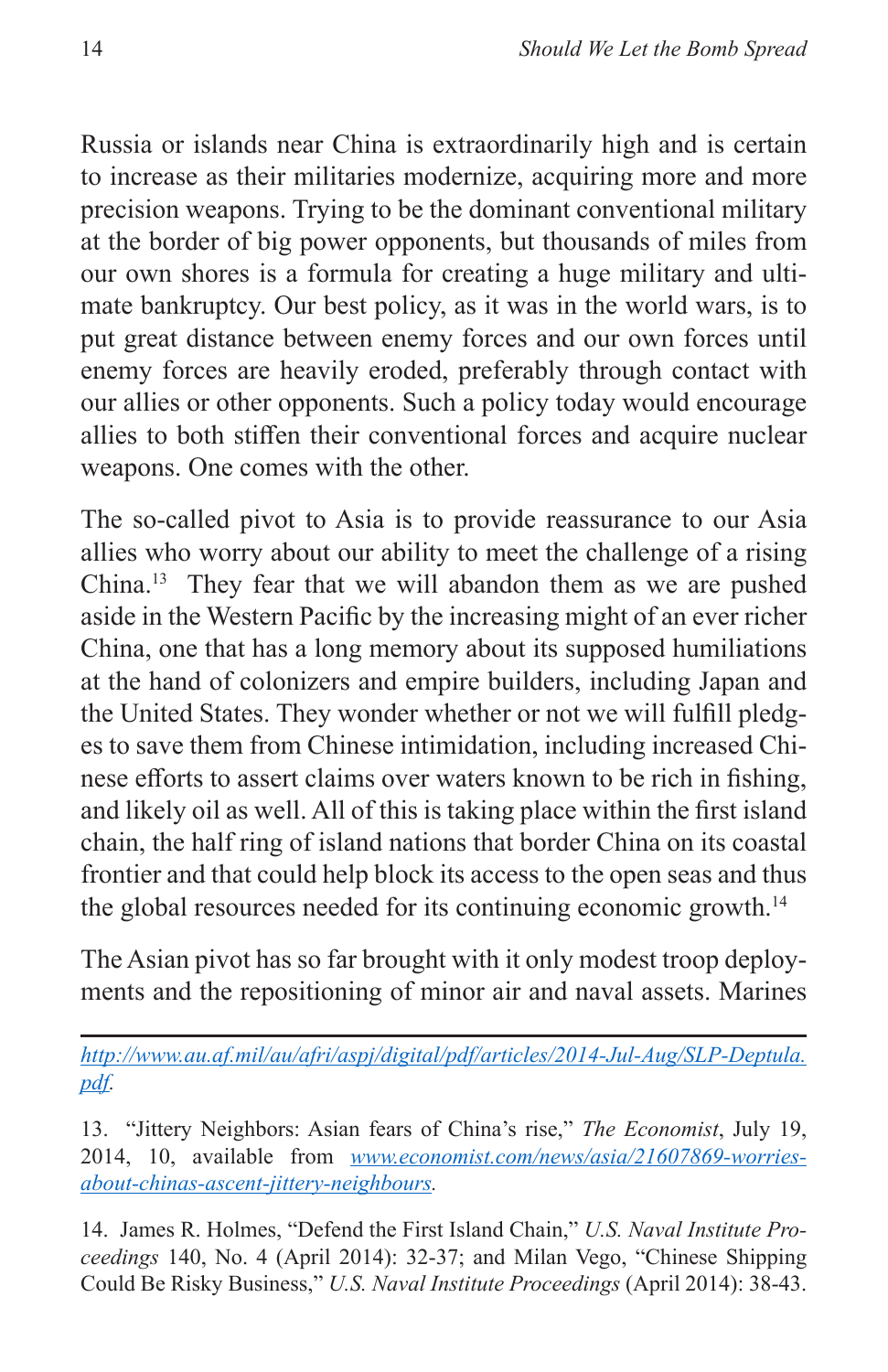will be rotating through a training facility in Australia. American forces will have increased access to bases in the Philippines. Additional forces are being assigned to Guam. But the real challenge lies in operating within the first island chain, which is subject to China's ever increasing anti-access/area-denial capabilities—accurate cruise and tactical ballistic missiles, sophisticated mines, integrated air defense systems—that greatly threaten any serious attempts to protect allies from Chinese moves to assert territorial claims.15

Meeting the Chinese anti-access/area-denial challenge has become an obsession with elements of the American military, particularly the Air Force and the Navy, which are eager for new missions to champion after their relative fade post-9/11 when we fought less technologically sophisticated enemies. It is possible to imagine the combination of advanced intelligence, surveillance and reconnaissance capabilities, long-range conventional strike weapons, stealthy aircraft, submarines, anti-radiation missiles, agile missile defenses, and robust command and control systems that U.S. forces could mount that would permit survivable military operations close to the Chinese shore.<sup>16</sup> Doctrine for such capabilities is being devised under the rubric "air-sea battle" as are alternatives such as blockades and other submarine centric efforts.<sup>17</sup> Supportive weapons system developments are underway. No estimate has been released, but the cost of meeting the Chinese anti-access/area-denial challenge will

16. Harry Foster, "The Joint Stealth Task Force: An Operational Concept for Air-Sea Battle," *Joint Forces Quarterly* 72 (1st Quarter 2014): 47-53.

17. Commander David Forman, USN, "The First Rule of Air-Sea Battle," *U.S. Naval Institute Proceedings* (April, 2014): 26-31; and Colonel Robert C. Boyles, "Air-Sea Battle Disclaimers and "Kill-Chains'' *U.S. Naval Institute Proceedings* 140, No. 1 (January 2014): 46-51.

<sup>15.</sup> Lyle Goldstein and Shannon Knight, "Wired for Sound in the 'Near Sea,'" *U.S. Naval Institute Proceedings* (April 2014): 56-61; Andrew S. Erickson and Michael S. Chace, "China Goes Ballistic," *The National Interest* No. 131 (May/ June 2014): 58-64; and Jacqueline Newmyer Deal, "Red Alert," *The National Interest* (May/June 2014): 85-96.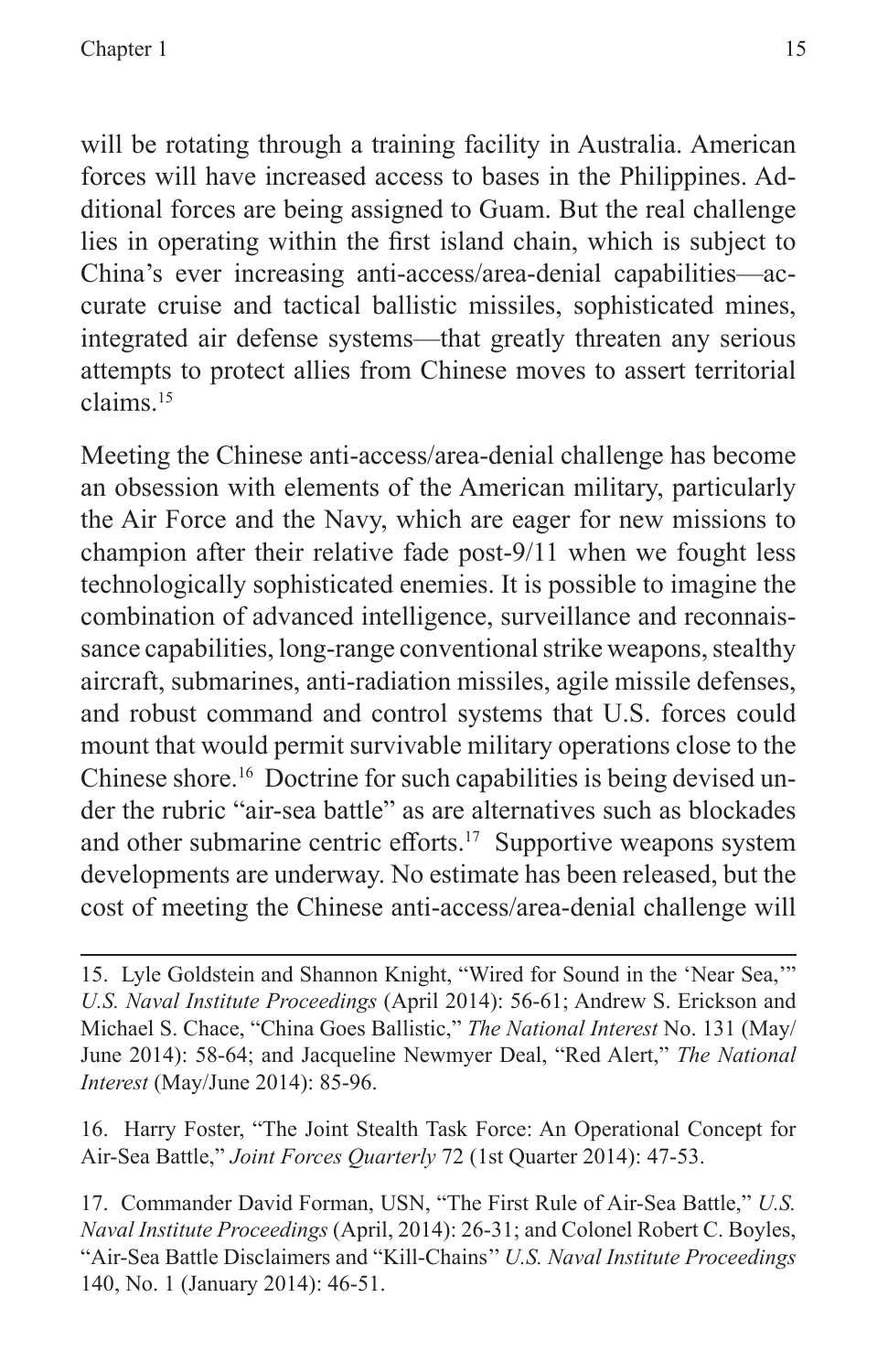surely be hundreds of billions of dollars.<sup>18</sup>

Russia's grab of Crimea highlights a related challenge, defending Eastern Europe.<sup>19</sup> Of course, Russia is not the Soviet Union in terms of its inherent military power. Its population is smaller, its industrial focus less martial, and its military equipment less expeditionary, modern, and ready. Nevertheless, at its frontier, Russia is a formidable force, fully capable of defeating any opposition from its neighbors. Russian air defenses are cutting edge, and Russia possesses significant armor and special operations forces. Nuclear-armed and seeking to reclaim regional dominance, Russia is quite intimidating close up and happy to remind its neighbors that it is not to be trifled with by them.<sup>20</sup> We too must be careful about Russia if only because we need Russian assistance in many parts of the globe.<sup>21</sup>

Extended deterrence makes these military problems—the containment of potentially expansionary nations—not the burden of allies in their regions, but America's.<sup>22</sup> Free riding allies, wealthy though

19. Secretary General Anders Rasmussen and General Philip Breedlove, "A NATO for a Dangerous World" *Wall Street Journal*, August 18, 2014, available from *[www.wsj.com/articles/anders-fogh-rasmussen-and-philip-m-breedlove-a](www.wsj.com/articles/anders-fogh-rasmussen-and-philip-m-breedlove-a-nato-for-a-dangerous-world-1408317653)[nato-for-a-dangerous-world-1408317653](www.wsj.com/articles/anders-fogh-rasmussen-and-philip-m-breedlove-a-nato-for-a-dangerous-world-1408317653).*

20. Alexei Anishchuk, "Don't mess with nuclear Russia, Putin says," *Reuters*, August 29, 2014, available from *[news.yahoo.com/putin-says-russia-ready-re](news.yahoo.com/putin-says-russia-ready-respond-aggression-123956691.html)[spond-aggression-123956691.html](news.yahoo.com/putin-says-russia-ready-respond-aggression-123956691.html)*; and Tony Osborne, "Facing Threats: Ukrainian crisis has prompted NATO to beef up defenses, but at what cost?" *Aviation Week & Space Technology* 176, No. 32 (September 15, 2014): 31.

21. Dimitri K. Simes, "Reawakening an Empire," *The National Interest* No. 132 (July/August 2014): 5-15.

22. See for example Chris Jennewein, "Top Admiral: Resource Competition, China's Rise Threaten Pacific," *Times of San Diego*, August 19, 2014, available from *[timesofsandiego.com/military/2014/08/19/top-admiral-resource-competition-](timesofsandiego.com/military/2014/08/19/top-admiral-resource-competition-chinas-rise-threaten-pacific)*

<sup>18.</sup> The Marines are trying hard to get their share. See Colin Clark, "Marines Won't Take the Beaches Head-On anymore; Find the Gaps," *Breaking Defense*, June 26, 2014, available from *[breakingdefense.com/2014/06/marines-wont-take](breakingdefense.com/2014/06/marines-wont-take-the-beaches-head-on-any-more-find-the-gaps/)[the-beaches-head-on-any-more-find-the-gaps/](breakingdefense.com/2014/06/marines-wont-take-the-beaches-head-on-any-more-find-the-gaps/)*.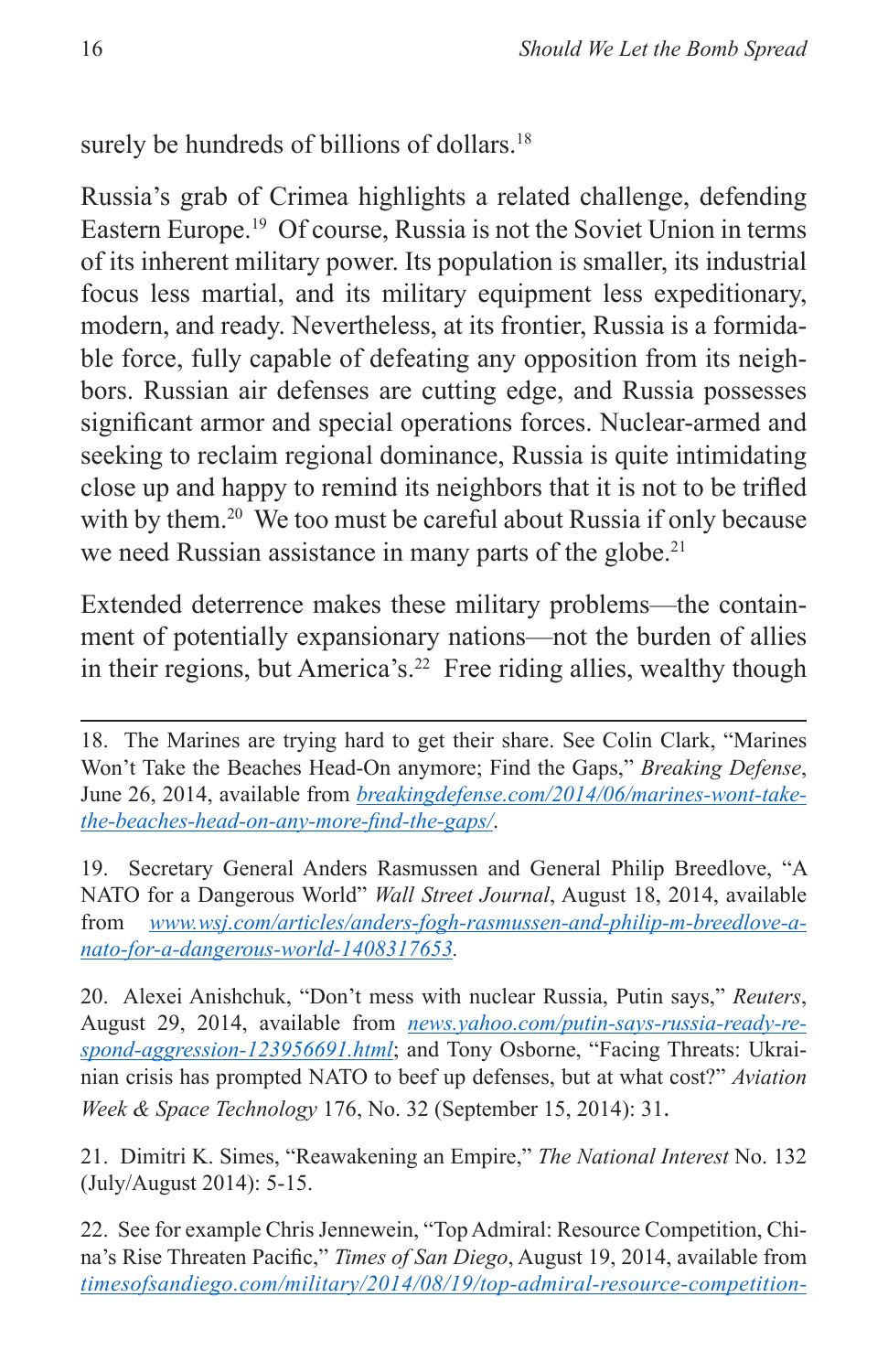they may be, make little effort to protect themselves. Their defense budgets and militaries continue to decline. NATO's two percent budgetary goal, the percentage of gross domestic product to be devoted to defense, goes unmet.<sup>23</sup> Asian air and naval forces are slow to modernize. Their contributions to outset the costs of stationing U.S. forces forward nowhere near cover the true expenses--the training, equipping, and rotating of combat ready units. Worse, they tempt our fate by pushing at the edge. The European Union entices Ukraine to pull away from Russian influence while the ships of our Asian allies maneuver against Chinese ships near disputed islands. The question always is: What will we do to help them? The obligations are hardly ever reciprocal to any extent.

It is not just America's military that is at risk, but the American economy also. Acquired through the underfunding of past wars and the inefficiencies of a patchwork social safety net, the national debt has reached the 18 trillion dollar mark. It is certain to increase due to rising health care costs and the retirement of the generation that was born after the Second World War. Interest on the debt is projected soon to exceed our current inflated defense expenditures.<sup>24</sup> Because we invest so heavily in providing what is essentially free security to others, we lack the fine roads, the high-speed trains, and shiny airports of our European and Asian allies. Protecting the borders of these allies from the threat of intrusion by their militarilycapable neighbors, as extended deterrence policy requires us to do, is a financial burden that prevents those investments and a trimming of the national debt. Neglected infrastructure and a mounting

*[chinas-rise-threaten-pacific](timesofsandiego.com/military/2014/08/19/top-admiral-resource-competition-chinas-rise-threaten-pacific)*.

<sup>23.</sup> For NATO data see Naftali Bendavid, "Ukraine Simmers as Putin Digs In," *Wall Street Journal*, August 30/31, 2014, 1.

<sup>24.</sup> For number by 2020, see Douglas W. Elmendorf, Director, Congressional Budget Office, "Shifting Priorities in the Federal Budget," (presentation at Cornell University, September 11, 2014); note also, Wendy Edelberg, "CBO's Projection of Federal Interest Payments," *CBO Blog*, September 3, 2014, available from *<www.cbo.gov/publication/45684>.*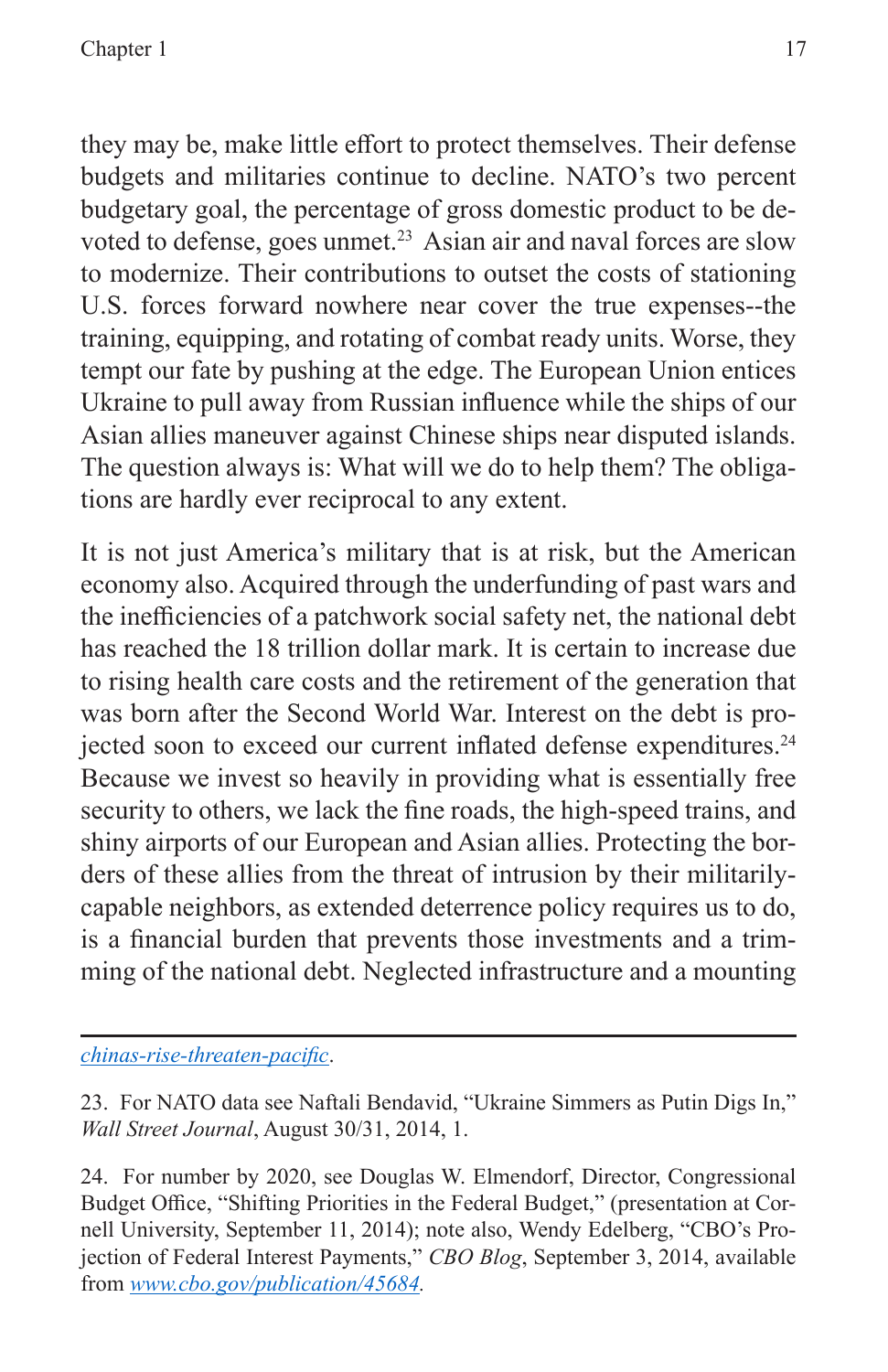debt are significant threats to America's future prosperity.<sup>25</sup>

#### *More Wars to Fight and Lies to Tell*

The NPT has stopped neither wars nor, and more to its intended purpose, the spread of nuclear weapons. There are now nine nuclear powers instead of five as India, Israel, Pakistan, and North Korea have joined the club, though not formally. Nations fearing for their survival against powerful enemies think about acquiring nuclear weapons. With the NPT, their efforts have to be clandestine and determined, but for relatively rich and technologically sophisticated nations, it is a path that can be taken. India faces a nuclear-armed China allied with its rival Pakistan. Israel is surrounded by hostile Muslim nations increasingly swayed by jihadist ideology. Pakistan has the bigger, more powerful India to worry about. And North Korea fears the United States.

Nuclear-armed nations are often at war, but not with each other. Nuclear weapons sober regional tensions by giving great caution to aggressive actions. The dangers of escalation restrain the inclination to use even low levels of military force in disputes with nuclear-armed opponents. War is full of surprises, which makes it too dangerous for nuclear powers to fight one another. One miscalculation about likely opponent reactions could be one too many in any encounter.

Ironically, nuclear nonproliferation efforts can be both confrontational and violent. Although not under the NPT banner, Israel bombed nuclear reactor sites in Iraq in 1981 and Syria in 2007 to prevent the acquisition of nuclear weapons by hostile nations. The United States invaded Iraq in 2003 claiming the enforcement of United Nations resolutions banning Iraqi possession of weapons of mass destruction. And today both Iran and North Korea labor under severe trade sanctions because of their development, and in

<sup>25.</sup> Stephen D. King, *When The Money Runs Out: The End of Western Influence* (New Haven, CT: Yale University Press, 2013).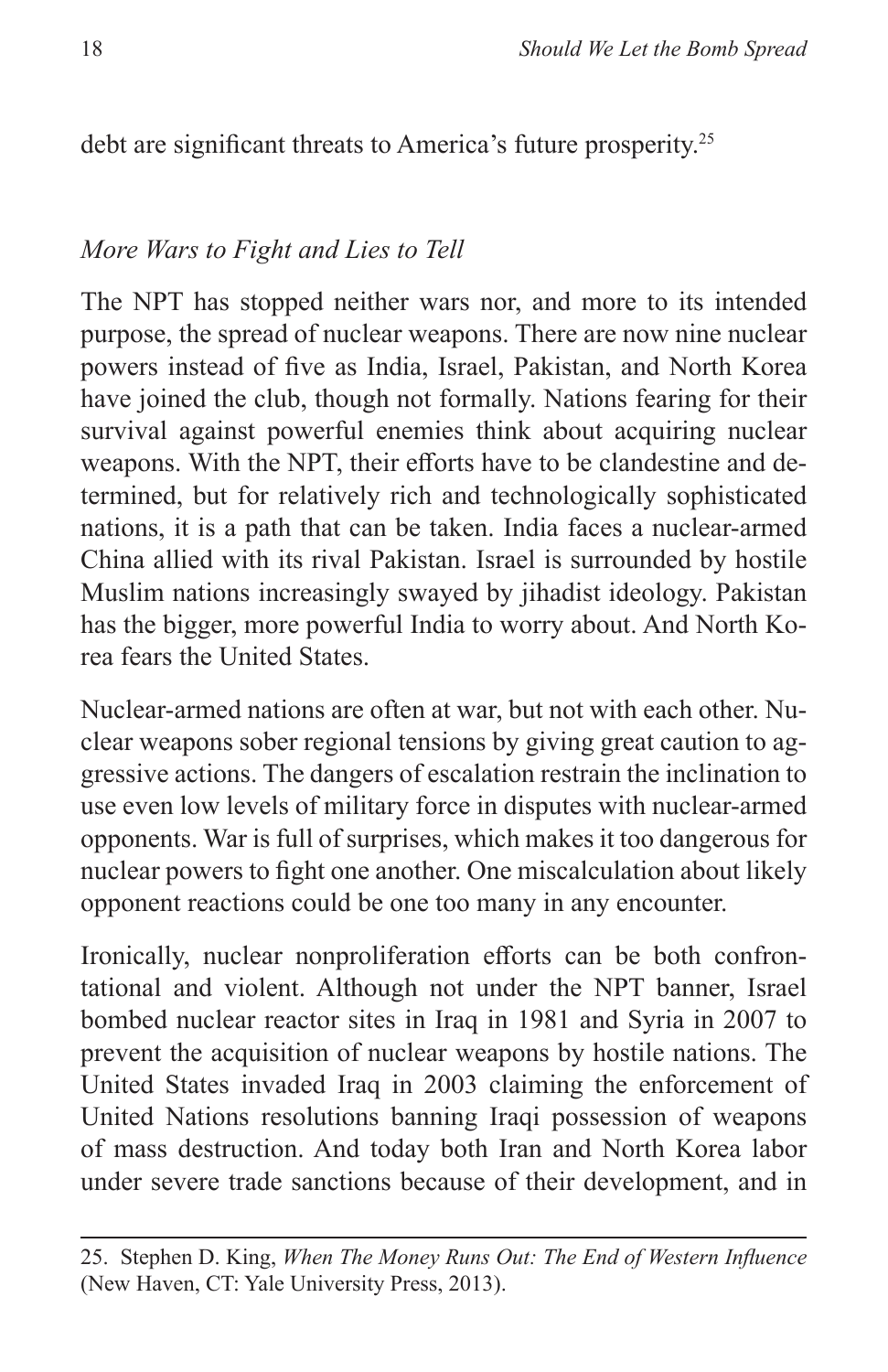North Korea's case acquisition, of nuclear weapons. Iran lives on the brink of war because Israel and the United States have said that neither will tolerate Iran becoming a nuclear weapons power.<sup>26</sup> If negotiations and sanctions fail to persuade Iran to limit its ambitions and accept intrusive inspections, attacks on Iran seem likely, and as Iran has pledged retaliation, an expanded war as well.<sup>27</sup>

The hard treatment is only for some. Israel, India, and Pakistan never signed the NPT. Because Israel's nuclear weapon status is unacknowledged, it is not subject to much discussion or any penalty. India and Pakistan did incur the wrath of the United States in the form of some unwelcomed sanctions and undelivered aid, but these penalties were lifted when their cooperation was needed in other matters. North Korea is an NPT signatory who renounced the treaty, but the animosity against it predates any North Korean interest in nuclear weapons.

The NPT creates two kinds of sovereignty: that possessed by states permitted to have nuclear weapons, the original five, and that possessed by all others, which are not permitted weapons. The embarrassing arrogance of it all is compensated by the treaty promise of the permitted nuclear powers to work toward nuclear disarmament. In an era of increased interest in equality, the pledge seems inadequate at best. How can there be nearly 200 sovereign nations and only five virtuous enough to be allowed to have the bomb? Thus, there is a growing interest in the so-called zero option, the claim expressed by various heads of state, including U.S. President Barack Obama, that the goal for the permitted nuclear powers is the elimination of all nuclear weapons.<sup>28</sup> Given that the knowl-

26. Matthew Kroeing, *A Time To Attack* (New York: Palgrave MacMillian, 2014).

28. But see John Mueller, "Think Again: Nuclear Weapons," *Foreign Policy*, December 19, 2009, available from *[foreignpolicy.com/2009/12/18/think-again-](foreignpolicy.com/2009/12/18/think-again-nuclear-weapons/)*

<sup>27.</sup> Stopping the Iranian program is quite difficult. See Norman Friedman, "Learning to Love the (Iranian) Bomb," *U.S. Naval Institute Proceedings* (January 2014): 90-91.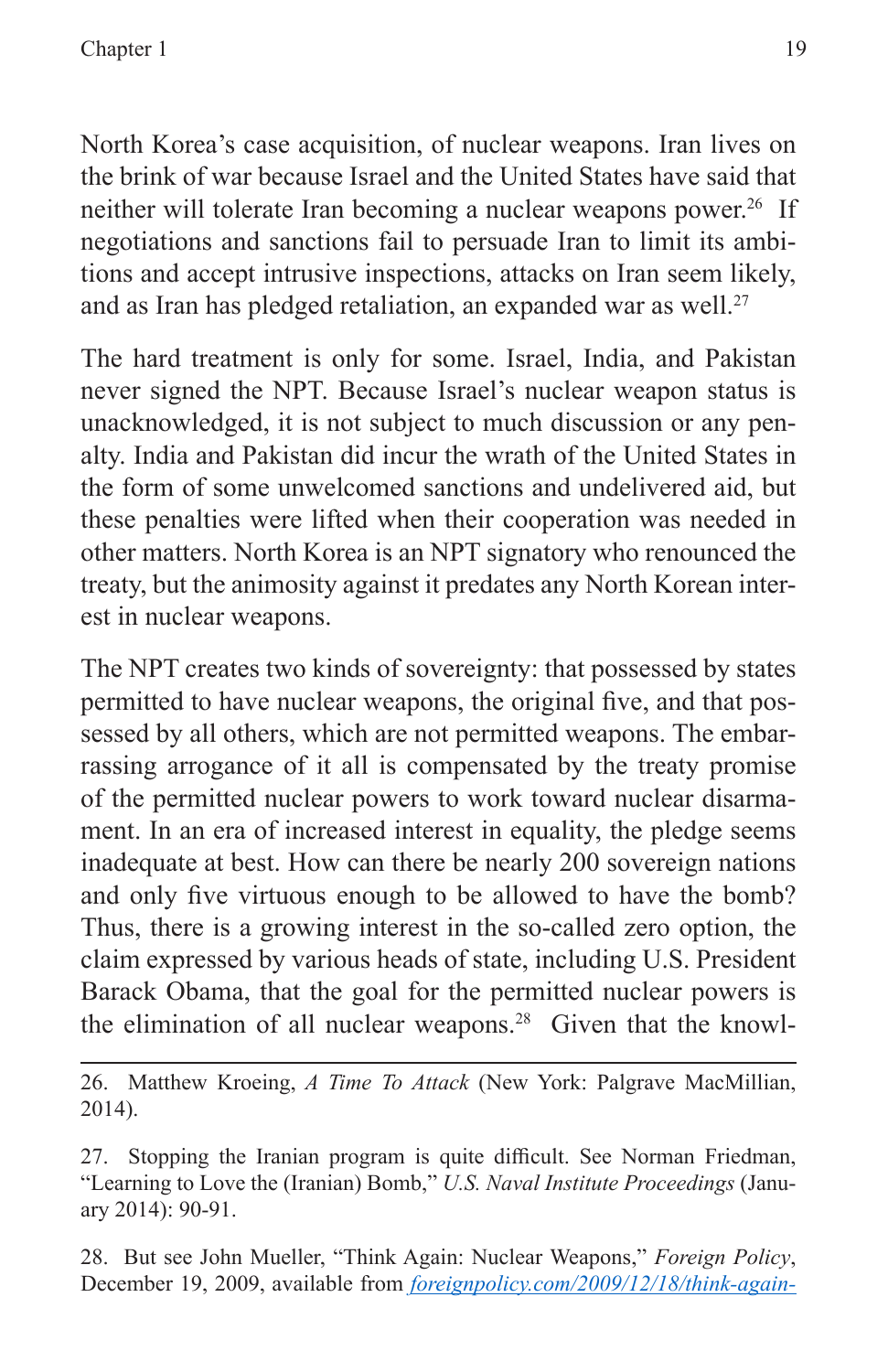edge needed to build nuclear weapons cannot be destroyed, and given the trust needed in the owner of the last weapon to be destroyed when all others have none, it is a goal likely never to be met and seems disingenuous in its offering. Anyone concerned about the likelihood of zero happening should be reassured to learn that all the weapon-possessing nations are in the process of upgrading their weapons and/or the platforms needed for the delivery of their weapons.29 And one may wonder how Israel or North Korea will be persuaded to take the zero pledge.

# *Pro-Proliferation*

With the treaty abandoned, not many nations will seek to acquire nuclear weapons. Most do not live in a tough neighborhood, have the technological base needed to carry out the task, wish to devote the resources to the cause, or welcome the responsibility of protecting them from accident, theft, and/or preemptive attack from worried neighbors. Ukraine may well regret giving up the Soviet weapons based on its territory to Russia, but the invasion risk and dollar cost of moving to acquire them afresh may be too much. Some in Libya probably regret giving up their program, as having retained it the Qaddafis would still be in power. The Libya of today is in no condition to revive it.

The lesson is that if you face a serious threat from a nuclear power on your own and have sufficient resources, you best go nuclear

*[nuclear-weapons/](foreignpolicy.com/2009/12/18/think-again-nuclear-weapons/).*

<sup>29.</sup> The bill is not small. The United States plans to spend \$263.8 billion over through 2024 and Congress' watchdog, the Government Accountability Office thinks that number is an under estimate. Government Accountability Office, "Nuclear Weapons: Ten-Year Budget Estimates for Modernization Omit Key Efforts, and Assumptions and Limitations Are Not Fully Transparent" GAO-14-373, June 2014; and William J. Broad and David E. Sanger, "U.S. Ramping Up Major Renewal in Nuclear Arms," *New York Times,* September 22, 2014, 1.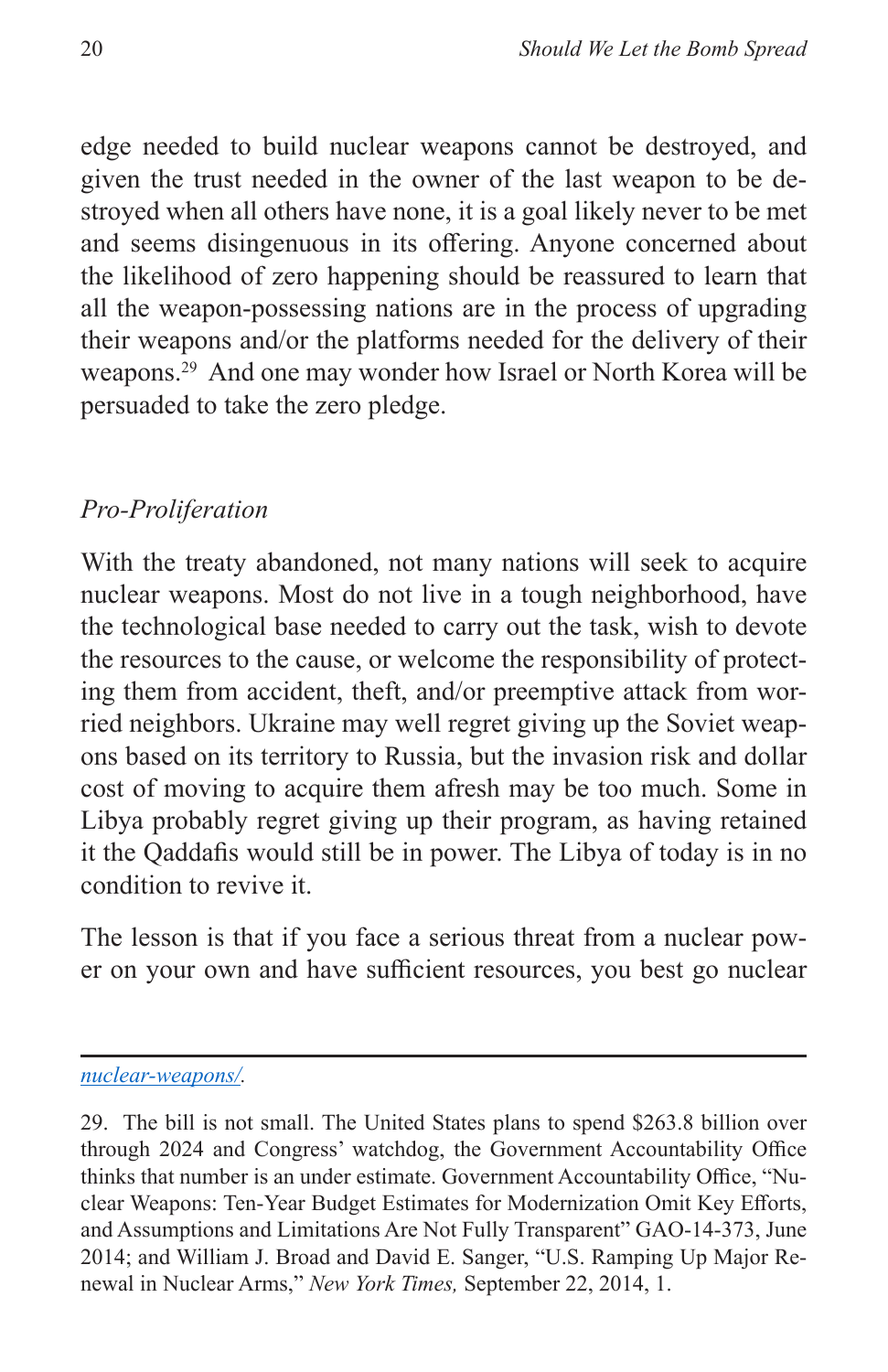quickly and quietly.<sup>30</sup> Canada likely would not because it receives free extended deterrence in perpetuity by virtue of sharing a continent with the United States. Without the United States providing the nuclear umbrella, however, Germany and Japan likely will go nuclear. Their now largely self-imposed and budgetary convenient exemption from any serious military obligations, including their own defense, will surely evaporate without extended deterrence. South Korea and Australia would also likely acquire nuclear weapons. South Korea has twice the population of the North and 25 times its wealth, but still claims it is not ready to manage its own defense against the nuclear-armed but impoverished North. It prefers the United States carry that burden. And Australia, living well in a region of populous and expanding nations, will recognize how far it actually is from the United States.

The fear, of course, is that without the NPT barrier, not just friendly nations in Europe or Asia but also hostile, unstable, and/or terrorist-supporting regimes in the Middle East will go nuclear. A nuclear weapon in their hands is more frightening than a nuclear weapon in Russian and Chinese hands. How long will a nuclear-armed Saudi Arabia survive as a kingdom? Wouldn't Iran give some to Hezbollah or Qatar and a couple to Hamas?

Deterrence and forensics work.<sup>31</sup> Nations that threaten the United States will discover that they face a most formidable and tenacious opponent. Post-NPT nuclear weapons will remain difficult to obtain, costly to protect, and very, very risky to gift, lend, or trade. The extreme caution that applies to attacks on nuclear powers applies also to those who would hand nuclear weapons to their terrorist enemies as the links are sure to be revealed. Often the terrorists are as much a threat to others as they are to the United States. The

<sup>30.</sup> Norman Friedman, "Keeping Putin in Check," *U.S. Naval Institute Proceedings* 140, No. 5 (May, 2014): 162-163.

<sup>31.</sup> The clearest on this is, as always, John Mueller. See his "Nuclear Alarmism: Proliferation and Terrorism," in *A Dangerous World? Threat Perception and U.S. National Security*, 25-39.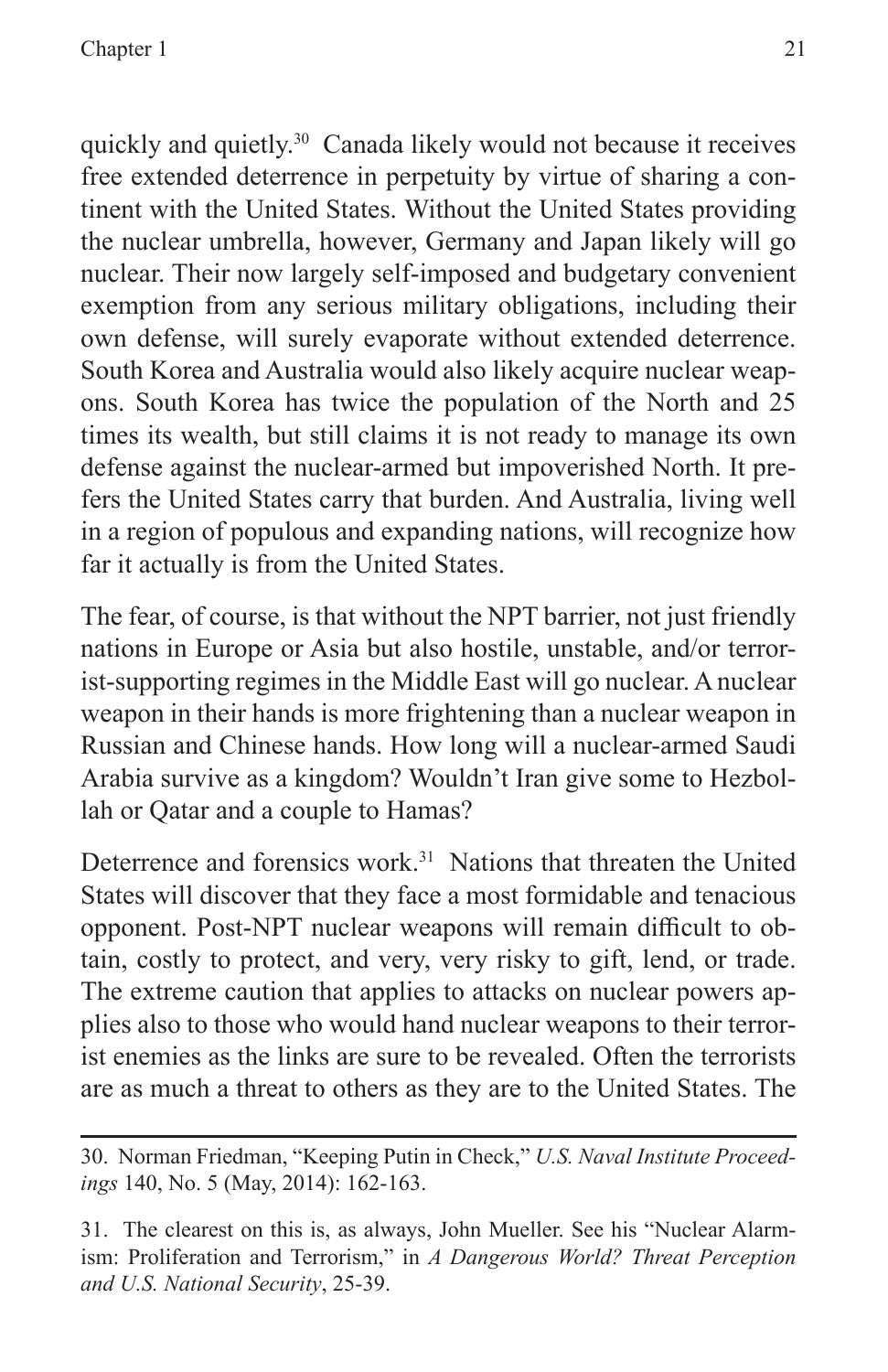weapon that they steal from you may be used against you, so there is strong incentive to protect nuclear weapons from theft and against handing them to others.

## *Obstacles to Relinquishing the Burden*

The biggest obstacle to getting beyond the NPT is the fear of terrorists using a stolen or otherwise nefariously obtained a nuclear weapon to blackmail or destroy civilization. Many a blockbuster novel, movie, and television program has this theme as its plot.<sup>32</sup> We have learned to live with Russians and Chinese, even those who are threatening, but not terrorists. Terrorists, we believe, have no bounds. We all are taught the destructive power of nuclear weapons. Just think what terrorists will do with them. There is an industry that stokes these fears, aided by reports of dropped or inadequately guarded weapons. If there were 15 or 20 nuclear-armed nations instead of 5 or 10, the opportunities for disaster would surely increase.

Given that the United States has the most extensive experience with nuclear weapon accidents and safeguards, we should widely share that knowledge.33 Every new nuclear power upon the revelation of its new status should be offered a package of our hard-won ideas for safely maintaining, handling, and guarding nuclear weapons and any relevant training that it might require. A somewhat similar initiative helped protect Russian nuclear weapons in the period of semi-chaos that occurred after the collapse of the Soviet Union. Not all new nuclear powers would trust the friendly act, but all would recognize the importance others place on their custodial skills.

<sup>32.</sup> A recent favorite is Michael Weiss, *The Bomb on the Rock: A Tale of Two Sons* (self-published, 2013).

<sup>33.</sup> Gregory D. Koblentz, "Command and Combust: America's Secret History of Atomic Accidents," review of *Command and Control: Nuclear Weapons, the Damascus Accident, and the Illusion of Safety* by Eric Schlosser, *Foreign Affairs* 93, No. 1 (January/February, 2014): 167-172.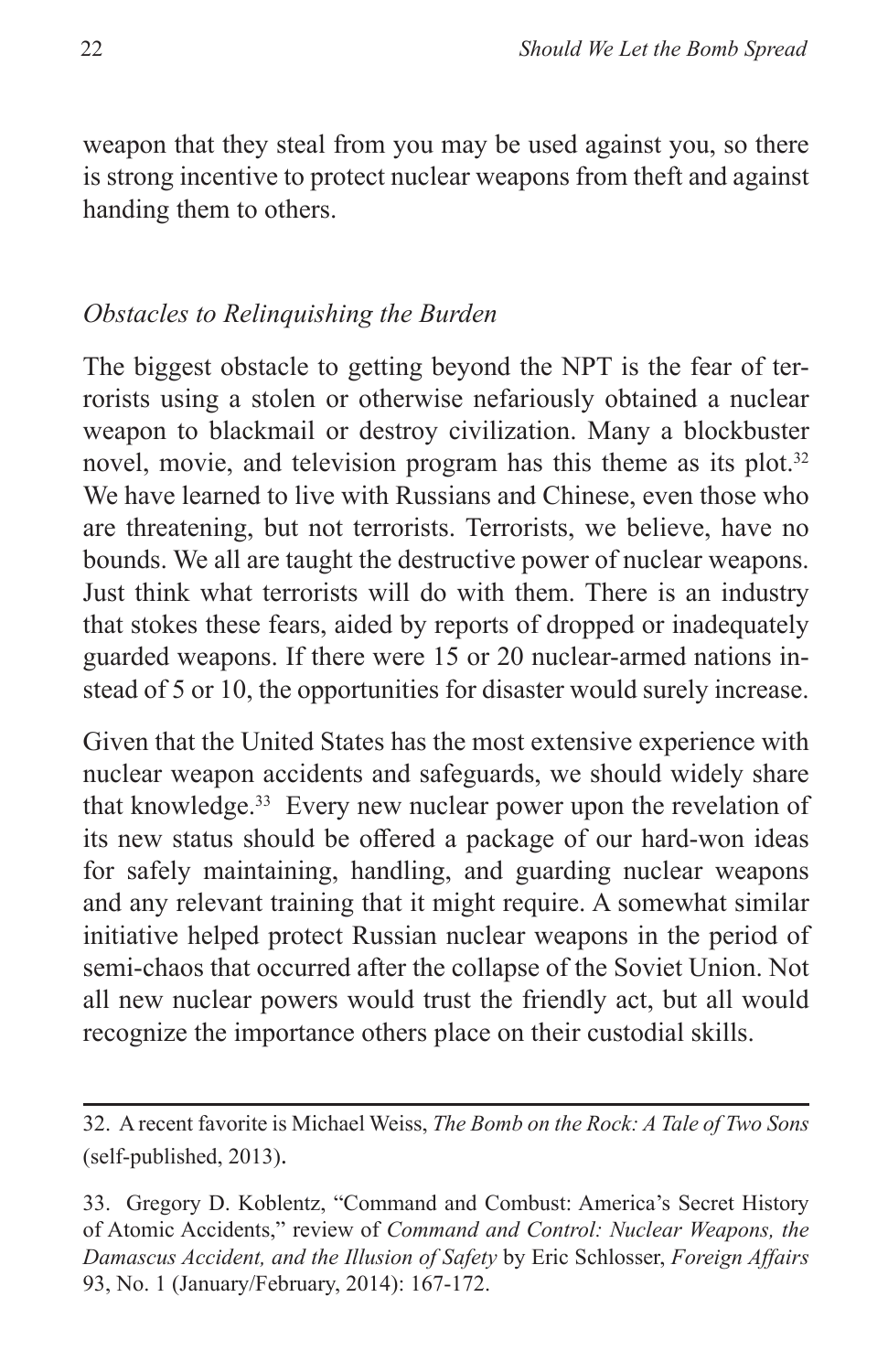The American military is another obstacle to giving up the NPT. The American military adheres to a doctrine of forward deployment that is largely supported by the conventional warfare requirements of an extended deterrence foreign policy. Its command structure is based on joint regionally-focused commands that manage deployed forces and that take as their mission the tempering of regional conflicts via partnerships and direct action to avoid the risks of escalation. Much of its force levels are justified on the basis of regional conventional deterrence. Without other nations to protect at their boundaries, the United States would have a much smaller military.

The NPT has a civilian domestic lobby as well--the network of anti-nuclear weapons foundations, public interest groups, university programs, and proliferation monitoring agencies. The normal political divisions do not apply to nonproliferation advocates. They are on the left, right, and center. They are heard inside government and out. They are establishmentarian and radical. And they have the public forum to themselves. There is no counter lobby that advocates the spread of nuclear weapons. There are no marches in the United States for the proliferation of nuclear weapons.<sup>34</sup>

Although all the components of the nonproliferation lobby could not possibly agree on this formulation of their advocacy, nonproliferation is an advocacy for American hegemony in the Western world defined to include our Asian allies. The United States provides extended deterrence for all. It is the grand protector. Britain and France are extras, at best an afterthought. Because the United States takes the nuclear risk, it assumes to be the manager of global security, guarding the borders of all. The U.S. Navy tells us that it is the global force for good. The U.S. Air Forces boasts that it has global reach. And the U.S. Army is stationed in Europe, the Middle

<sup>34.</sup> But there have been some voices of reason. Note, Kenneth N. Waltz, "Why Iran Should Get the Bomb: Nuclear Balancing Would Mean Stability," *Foreign Affairs* 91, No. 4 (July/August, 2012): 2-5.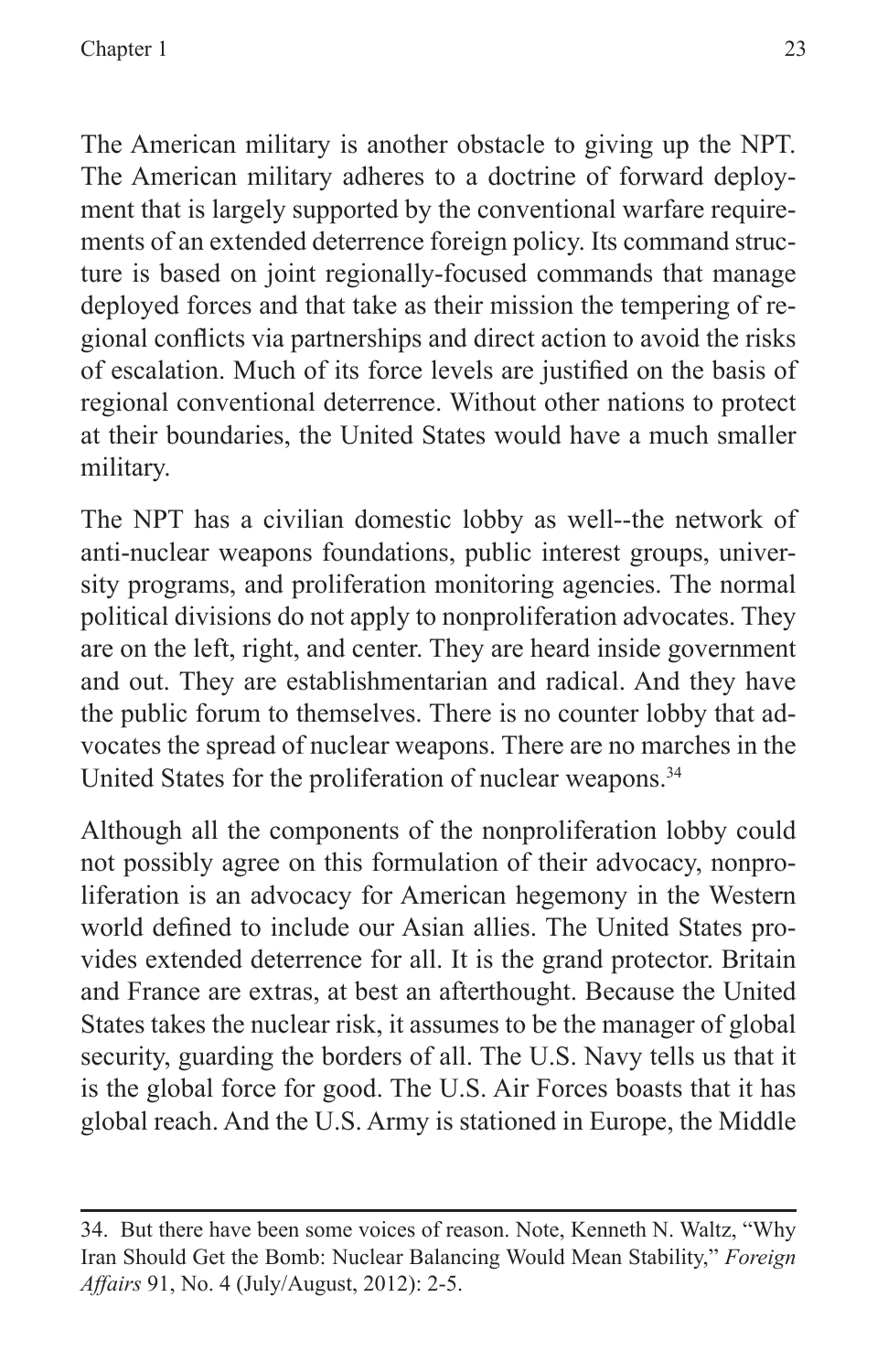East, Japan, and Korea, about as global as an army can get.<sup>35</sup>

#### *Learning to Let Others Love the Bomb*

The NPT was made for the Cold War world in which there were two clearly defined sides and a possibility that every conflict could potentially lead to a nuclear exchange between them. It was right then to seek to limit the number of nuclear weapons states to avoid alliance complications. Some conflicts, however, existed independently of the Cold War. It is not that they were unaffected by the Cold War or did not have an effect of their own on it, but rather that they would have existed whether there was a Cold War or not. The Arab-Israeli conflict is one. The tension between India and Pakistan is another. It is not surprising that participants in these conflicts refused to sign the NPT and were the first to defy the intent of the treaty. When your survival is at stake, nuclear weapons have a special appeal.<sup>36</sup>

North Korea broke with the nonproliferation regime after the Cold War was over when its main protectors, China and Russia, no longer cared much about its fate. Also, its main antagonist, the United States, was at the time very much distracted by the two wars in which it was fighting elsewhere in the world. North Korea's motives for seeking nuclear weapons may have been mixed, but the announcement that it developed such a weapon no doubt gave it a lot of attention, some protection, and a bit of self-respect.

Since the end of the Cold War neither Russia, as the successor state to the Soviet Union, nor the United States believes that it is in mor-

35. For a very useful discussion of the role of the military and others in hyping our threats see Benjamin H. Friedman, "Alarums and Excursions: Explaining Threat Inflation in U.S. Foreign Policy,' in *A Dangerous World? Threat Perception and U.S. National Security*, 281-304.

36. For an analysis of the motives for acquiring and strategies for use of nuclear weapons in crises see Vipin Narang, *Nuclear Strategy in the Modern Era: Regional Powers and International Conflict* (Princeton, NJ: Princeton University Press, 2014).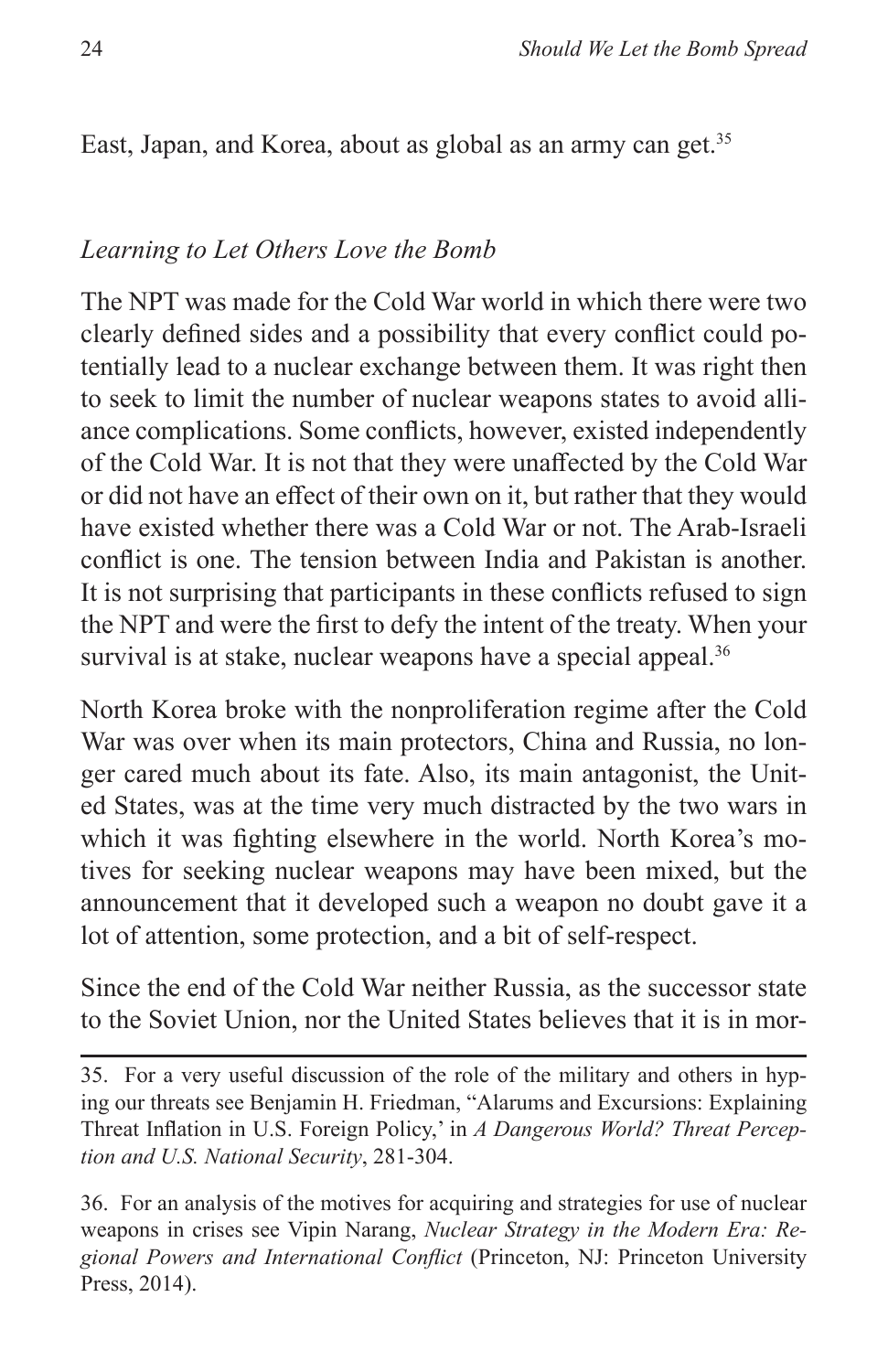tal danger from an unexpected strike from the other. Their nuclear forces stand on constant alert, and there is a concern by both to maintain a survivable second-strike capability, but their respective societal lives no longer hang solely on a nuclear thread. There are many disputes between them, but none comes close to raising nuclear alarms. As the strains on alert forces indicate, service in nuclear forces for the major powers is a backwater of boredom and career hibernation.

In contrast, the United States' Cold War friends have a number of contentious issues with Russia and China. None of these issues yet rise to the level of mortal danger, but the relations of American allies with both countries are definitely more frayed and volatile than those of the United States. American forces' presence near China or in Eastern Europe is for the reassurance of allies and not for the United States' own security. Similarly, South Korea and Japan want the United States to maintain its bases in their countries to protect them from their often hostile and always unpredictable North Korean neighbor. It is the North Korean bomb that worries them.<sup>37</sup>

No other nuclear power offers allies extended deterrence—not Russia, not France, not the United Kingdom, not Israel, and not India. The Chinese bomb protects China alone. Similarly, the Pakistani and the North Korean bombs guard only one country, their own. Nuclear deterrence, at its core, is a self-help program and never a charitable one.38

America's offer of extended deterrence is thus a very strange policy, sustainable only by a willingness to be involved deeply in the

37. Gerard Baker and Alastair Gale, "South Korean President Warns on Nuclear Domino Effect," *Wall Street Journal*, May 29, 2014, available from *[www.wsj.](www.wsj.com/articles/south-korea-president-park-geun-hye-warns-on-nuclear-domino-effect-1401377403) [com/articles/south-korea-president-park-geun-hye-warns-on-nuclear-domino](www.wsj.com/articles/south-korea-president-park-geun-hye-warns-on-nuclear-domino-effect-1401377403)[effect-1401377403](www.wsj.com/articles/south-korea-president-park-geun-hye-warns-on-nuclear-domino-effect-1401377403).*

38. Richard K. Betts, "Universal Deterrence or Conceptual Collapse? Liberal Pessimism and Utopian Realism," in *The Coming Crisis: Nuclear Proliferation, U.S. Interests, and World Order,* ed. Victor A Utgoff (Cambridge, MA: MIT Press, 2000), 65.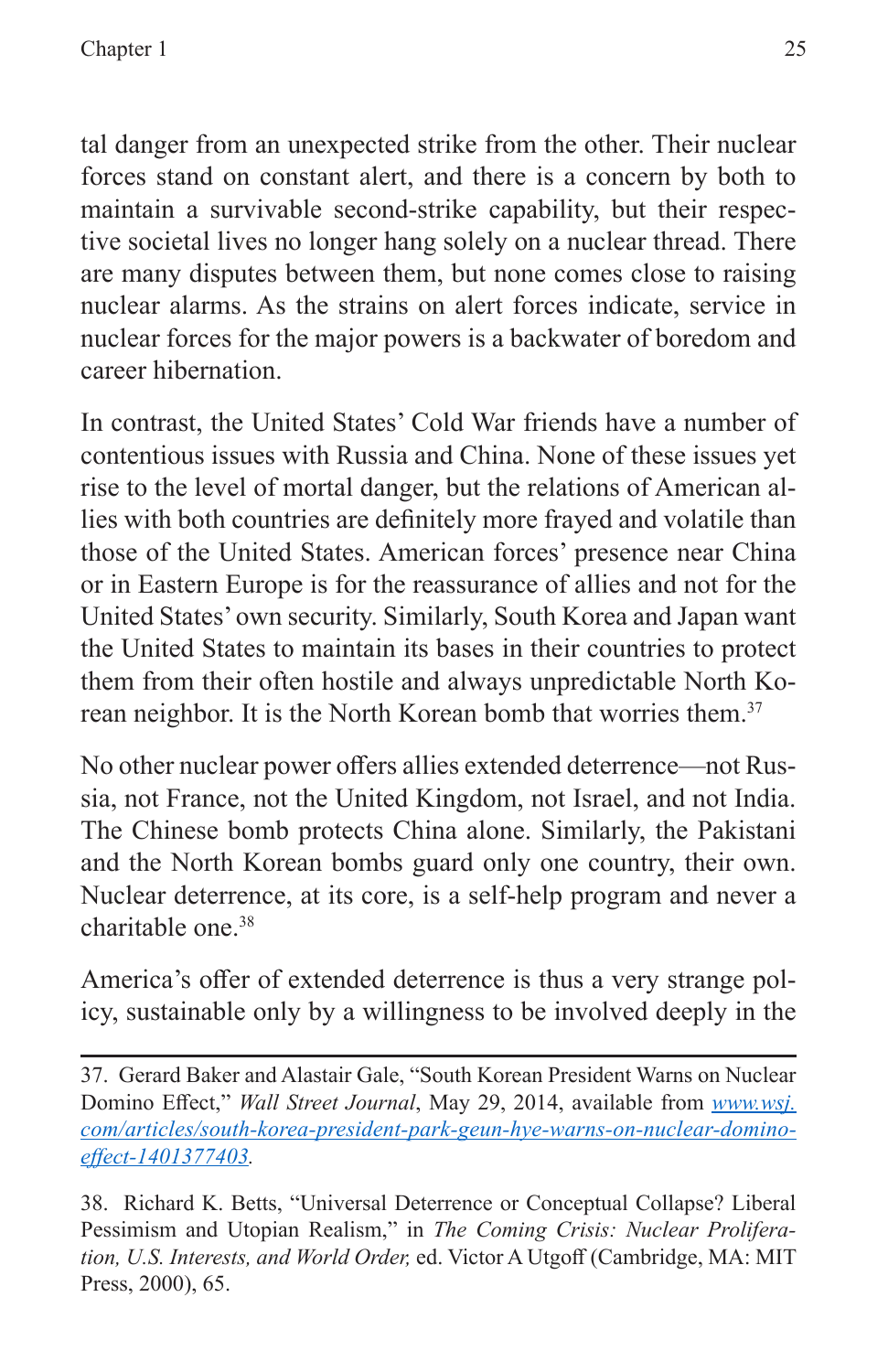security of distant nations, many of which have no obligation or capacity to reciprocate in any meaningful way.39 No wonder American allies constantly seek reassurance of our interest in their defense.<sup>40</sup> It is to them surely an unbelievable policy both because of the risks it imposes on us and because of the huge subsidy it provides them in the form of the forward deployment of well-trained and equipped U.S. conventional forces.

It is also an unaffordable and outdated policy. Without the menace of the Soviet Union, the United States is militarily secure. Our Cold War allies are rich and can well afford their own defenses. We have no need to station significant forces in Europe or Asia. Instead, we have problems at home to tend to including mounting deficits, crumbling infrastructure, and too many young people who lack the skills to compete effectively with their global peers. These problems will likely be difficult to manage, but they require the resources that are now devoted to providing the frontier defenses of friends who prefer not to have to build and maintain their own nuclear weapons or even dress up in uniforms.

The bad habits of our allies are largely of our own making, but are buttressed by the nuclear nonproliferation regime.<sup>41</sup> The American military leans far forward quite willingly on the claim that local conflicts must be managed in order to prevent their potential escalation. The NPT makes our friends permanently vulnerable to nuclear co-

<sup>39.</sup> Thomas M. Nichols, *No Use: Nuclear Weapons and US National Security* (Philadelphia: University of Pennsylvania Press, 2013).

<sup>40.</sup> Doug Bandow, "Is Poland's Alliance with America 'Worthless?'" The National Interest, June 25, 2014, available from *[nationalinterest.org/feature/](nationalinterest.org/feature/poland%E2%80%99s-alliance-america-worthless-10748) [poland%E2%80%99s-alliance-america-worthless-10748](nationalinterest.org/feature/poland%E2%80%99s-alliance-america-worthless-10748)*.

<sup>41.</sup> Senior American officials past and present continue to claim to worry about whether America's allies will maintain their confidence in our commitment to their security. See the discussion of the recent National Defense Panel, the reviewing body of the Quadrennial Defense Report in, Evan Moore, "Why America Still Needs Nukes," *Real Clear Defense*, August 12, 2014, available from *[realclearde](realcleardefense.com/articles/2014/08/12/why_america_still_needs_nukes_107359.html)[fense.com/articles/2014/08/12/why\\_america\\_still\\_needs\\_nukes\\_107359.html](realcleardefense.com/articles/2014/08/12/why_america_still_needs_nukes_107359.html)*.